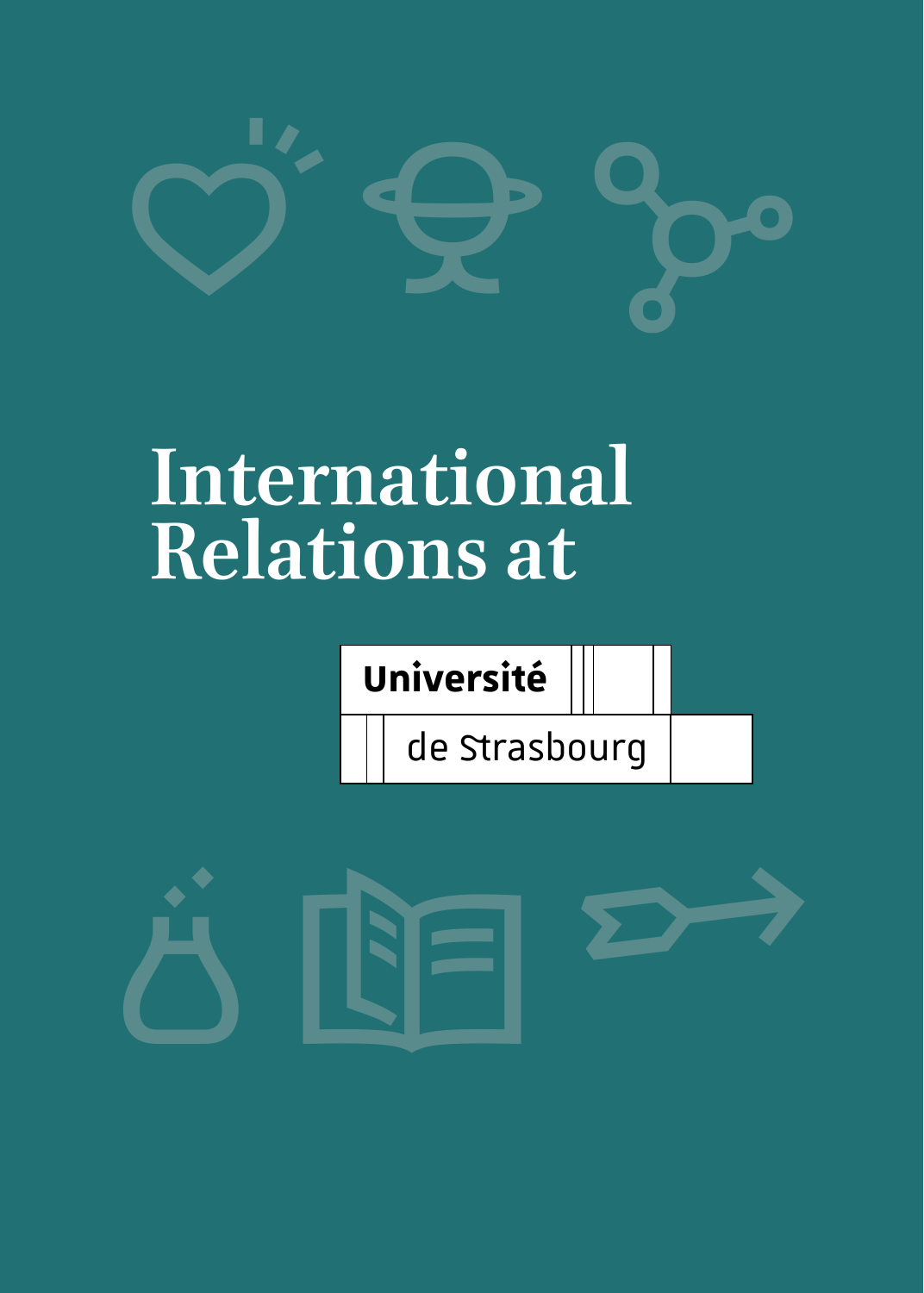### **Contents**

b

|                                                                    | Aim 1: Facilitating mobility p. 10                                                  |  |  |
|--------------------------------------------------------------------|-------------------------------------------------------------------------------------|--|--|
| <b>Our international policy</b><br>and its operational set-up p. 6 | Aim 2: Welcoming and supporting<br>international students  p. 14                    |  |  |
| <b>The International Relations</b>                                 | <b>Aim 3: Coordinating international</b><br>training and research p. 18             |  |  |
|                                                                    | <b>Aim 4: Promoting our</b><br>international cooperation<br>around the world  p. 22 |  |  |
|                                                                    | <b>Aim 5: Encouraging the transition</b><br>from bilateral to network               |  |  |
|                                                                    |                                                                                     |  |  |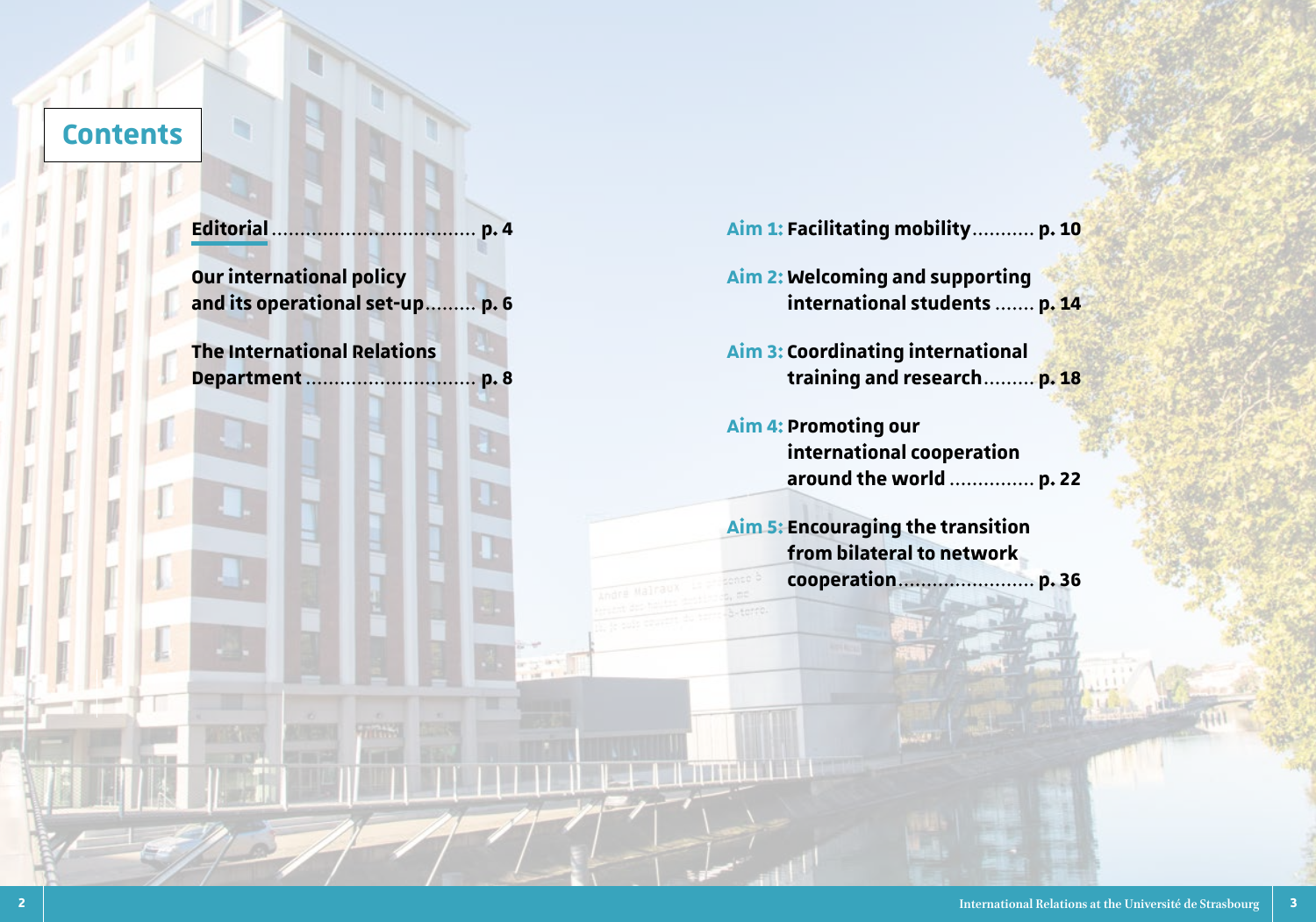## **Editorial**

### **A university that is committed worldwide**

# **'**

The International Relations policy makes Unistra a university that is committed worldwide. It also enables the university to gain in attractiveness, influence, readability and effectiveness of action, both on a European and international scale.

**'**

bear witness to and illustrate the international identity of the 'Université de Strasbourg'. Integrating both global academic developments and the specificities of the institution, Unistra's internationality enables it to distinguish itself and to position itself as a visible and attractive partner, a university open to the world, multilingual and intercultural. The International Relations strategy is based on a strong and clear political vision, in conjunction with a competent, responsive and agile management team.

This document, accessible to a wide public, is intended to

Through data, committed actions and testimonies from the university community, this document presents the international strategy of our institution which contributes to the implementation of two of its six fundamental missions: participation in the construction of the European Higher Education and Research Area, and the development of international cooperation.

International Relations is a connective and multilateral institutional policy, an international policy of connection and sharing between the faculties, research units and central services for the development and enhancement of our students, researchers, lecturers and administrative and technical staff.

September 2020

Prof. Irini Tsamadou-Jacoberger Vice President for International Relations



**21%** are international

Close to **3000** inbound and outbound

### **345**

institutional partners in **54 countries** 

# **488**

Erasmus+ partners in **32 countries**

**4 International Relations at the Université de Strasbourg 5**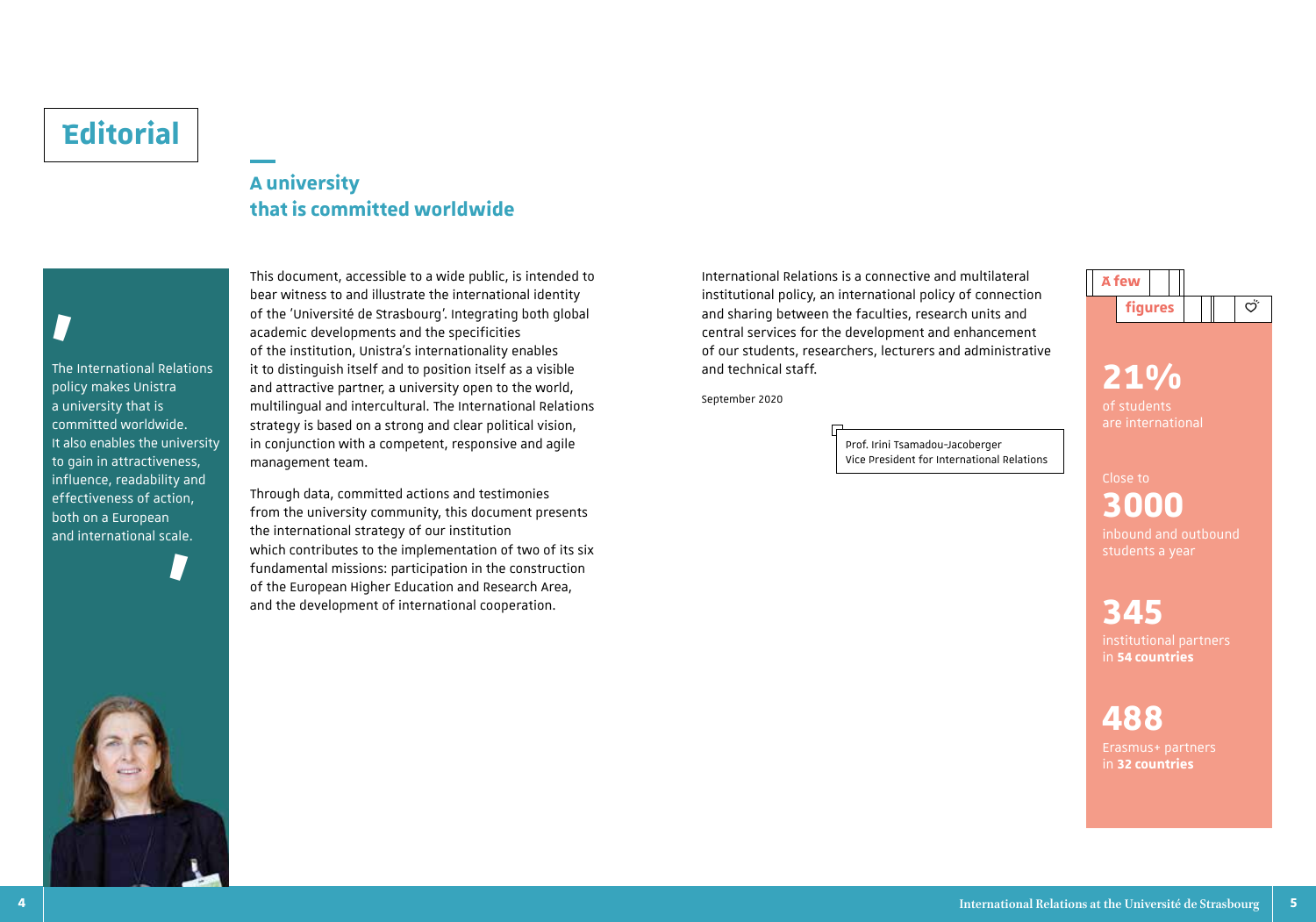# **Our international policy**

# **and its operational set-up**

### **'**

Located in the heart of Europe, the 'Université de Strasbourg' has more than 750 international partnerships, nearly 21% international students and staff representing more than 80 different nationalities.

The alliance of European universities EPICUR and the European campus EUCOR are assets which are essential for the university's scientific influence, for the learning of its students and for the development of its staff.

Our university must go even further and offer each of its members concrete opportunities to forge international links, through collaborations and mobility of course, but also through campus life shared by students and staff of multiple nationalities. **'**

> Document for the strategic orientation: 'Université de Strasbourg 2030' adopted by Congress on 20 January 2020



### **A prominent place on the international stage**

Developed in 2017 and based on a dual top-down and bottom-up approach, our international strategy takes into account the university's privileged partnerships, the international activity of the faculties, schools, institutes and research units, and the synergy of this activity with that of other local actors. An inventory has made it possible to determine indicators to evaluate this activity and its impact, to identify and prioritise the needs of the university, and finally to set the objectives of the International Relations policy of the 'Université de Strasbourg' and the actions that reflect its implementation.

The orientations of our international policy are dictated by Unistra's place in history and in Europe. The university is also anchored in the political, economic and technological context as well as in society and its imperatives. In this sense, Unistra's internationality is not a given: it is the result of a process and a dynamic that is consistent with the constant evolution of the environment. The process of internationalisation requires the setting of priorities in terms of partnerships, needs, wishes and actions to be carried out. The context, international competition, funding sources, and labels of excellence play an important role in defining these priorities.

Fostering the international influence of the 'Université de Strasbourg', boosting mobility for everybody, strengthening the coordination between international training and research, developing international training to increase the number of degrees, going beyond bilateral cooperation in order to promote network cooperation, sharing our experience and scientific and academic expertise by encouraging cooperation abroad: these are the objectives that embody our vision of Unistra's international policy.

> Prof. Irini Tsamadou-Jacoberger Vice President for International Relations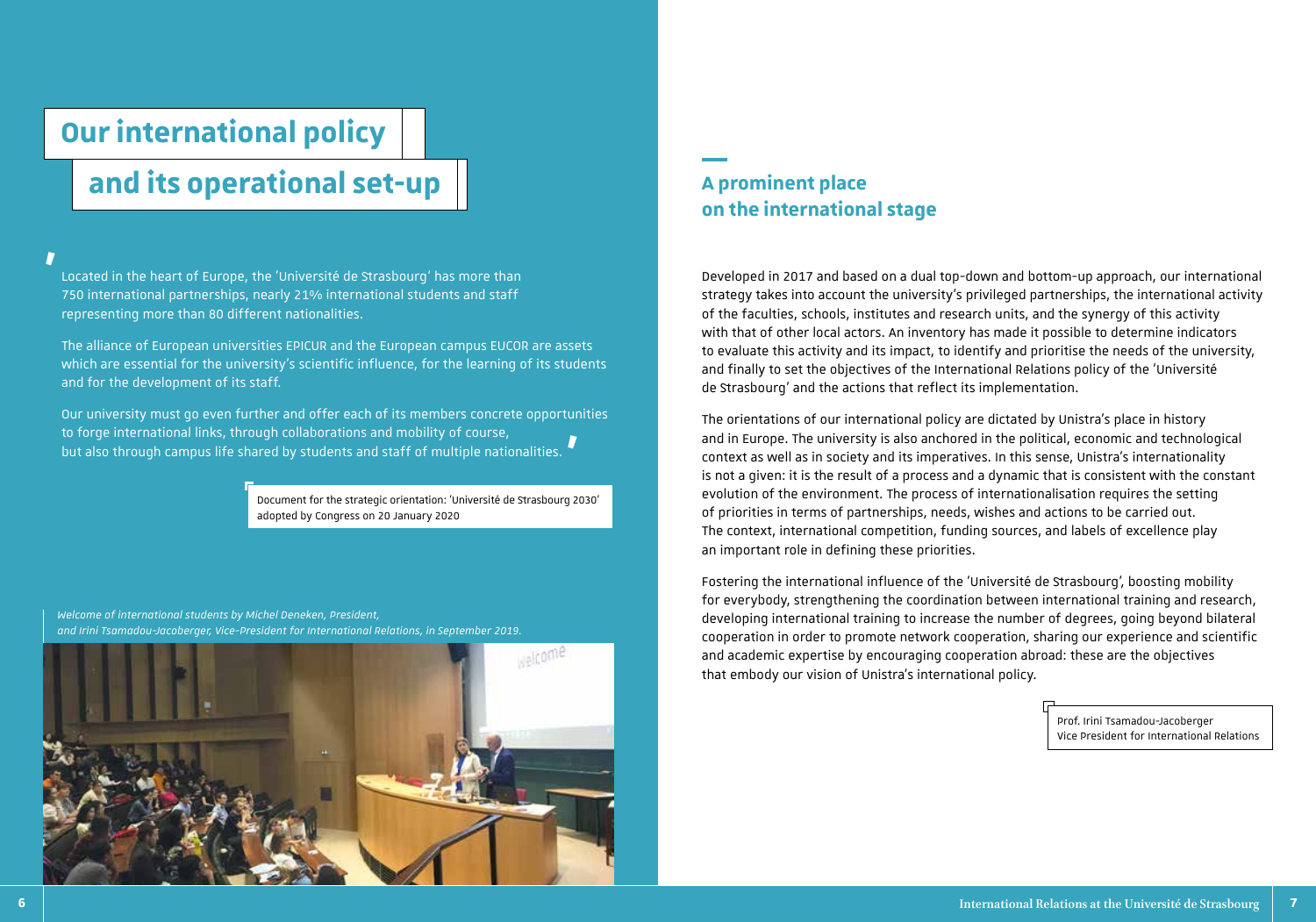## **The International**

# **Relations Department (DRI)**

**2017-2021 :** a department at the service of a far-reaching international policy. **'**



The International Relations Department's mission is to implement the university's International Relations policy, in particular by fostering international cooperation, but also by participating in the construction of the European Research and Higher Education Area.

In concrete terms, a team of 30 people organised into different sections is responsible for different projects and professions. Implementing an International Relations policy on an institutional level means, above all, developing a global process on different scales, combined with in-depth knowledge and expertise in International Relations (IR).

Since 2017, the DRI has been restructured to improve its efficiency. Although its activities are very diverse, they are always aimed at responding to demands that are unique: accompanying international cooperation project leaders and finding operational solutions, being the guarantor of international cooperation agreements, promoting, organising and measuring the international mobility of the university's students and staff, participating in various national and international networks, such as the '*Bienvenue en France*' project and the project to coordinate the mobility of students from the USA within the Utrecht international network.

### Rachel Blessig

Director of International Relations and Partnerships



*International students Welcome Day September 2019.*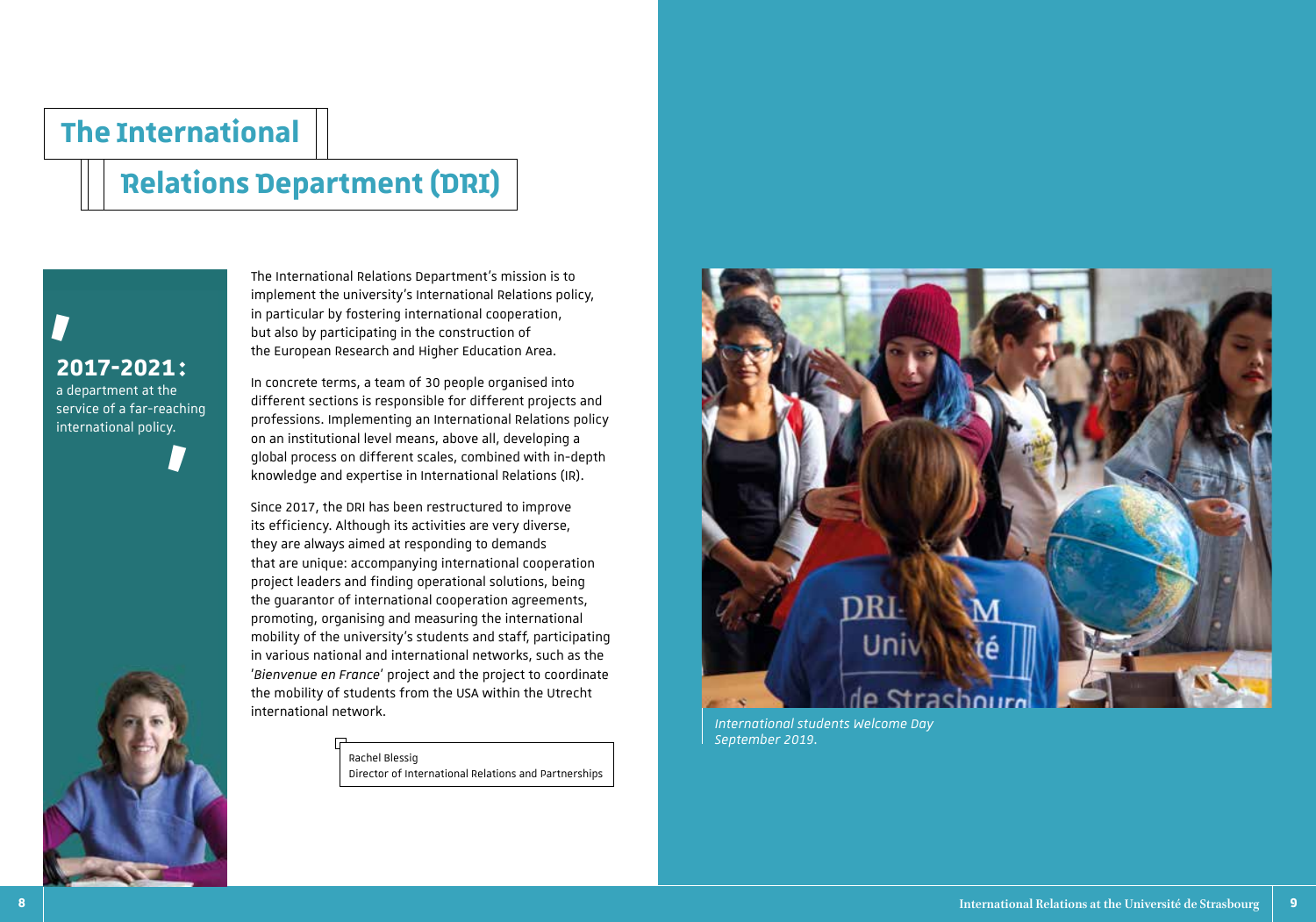**A few** 

**1**



International mobility cannot be decreed. It depends in particular on the motivation and support of students; the teaching teams and institutions;

**+7%**  increase in students going at least 1 semester abroad:

**figures**  $\left| \begin{array}{c} \| \end{array} \right| \left| \begin{array}{c} \circ \circ \end{array} \right|$ 

**1426** in 2019-2020 compared to **1330** in 2017-2018

**+56** nternational mobilities for academics and administrative staff:

**80** missions in 2020 compared to **24** in 2017

its integration into curricula; and the financial resources. Our institutional policy has set itself the objective

di.

of increasing mobility for for everybody. To this end, the measures taken and the actions undertaken must remove the three obstacles often mentioned, namely financial, linguistic and psychological.

We consider that the extension of mobility presupposes a change of mentality and the taking into account of maturity and the advancement of the student's professional development throughout his or her course of study. We have undertaken a very particular review of how to enhance the value of the mobility experience and to reinforce its impact on the personal, academic and professional fields.

Reflection on the recognition and enhancement of international administrative mobility is a flagship action of the Vice President for International Relations. A working group of administrative staff has drawn up a range of proposals on the recognition of international mobility for administrative staff.

> Prof. Irini Tsamadou-Jacoberger Vice President for International Relations

Since 2017, many measures have been taken to increase mobility, including:

- $\rightarrow$  The opening of international mobility to students in their second year of undergraduate studies. This has been implemented since 2017-2018 for internship mobility, and since 2018-19 for study mobility.
- $\rightarrow$  The opening of Erasmus+ international mobility to PhD students. This was implemented in February 2019.
- $\rightarrow$  The implementation of a single International Relations system to simplify administrative procedures by going digital.
- $\rightarrow$  For an international mobility Erasmus+ Internship: transition to direct management throughout the year.

### **Experiencing mobility to better understand it**



The experience of mobility is unquestionably formative, whether with a view to going on mobility or welcoming staff on mobility. I therefore support actions aimed at staff mobility, both as a trainer and as a learner or trainee.

In the context of my Erasmus+ mobility in Romania, the procedure was so flexible that I did not encounter any particular difficulties. The only hindrance that I can point out was the novelty of the system. Especially the way of taking into account the credits of training hours, which was new for the team leaders. I would also like to thank the DRI team for providing me with all the information I needed to make my mobility project a success and for providing me with high-quality support before I left.

> Amandine Elchinger Scientific English Translator and Trainer, 'Télécom Physique Strasbourg'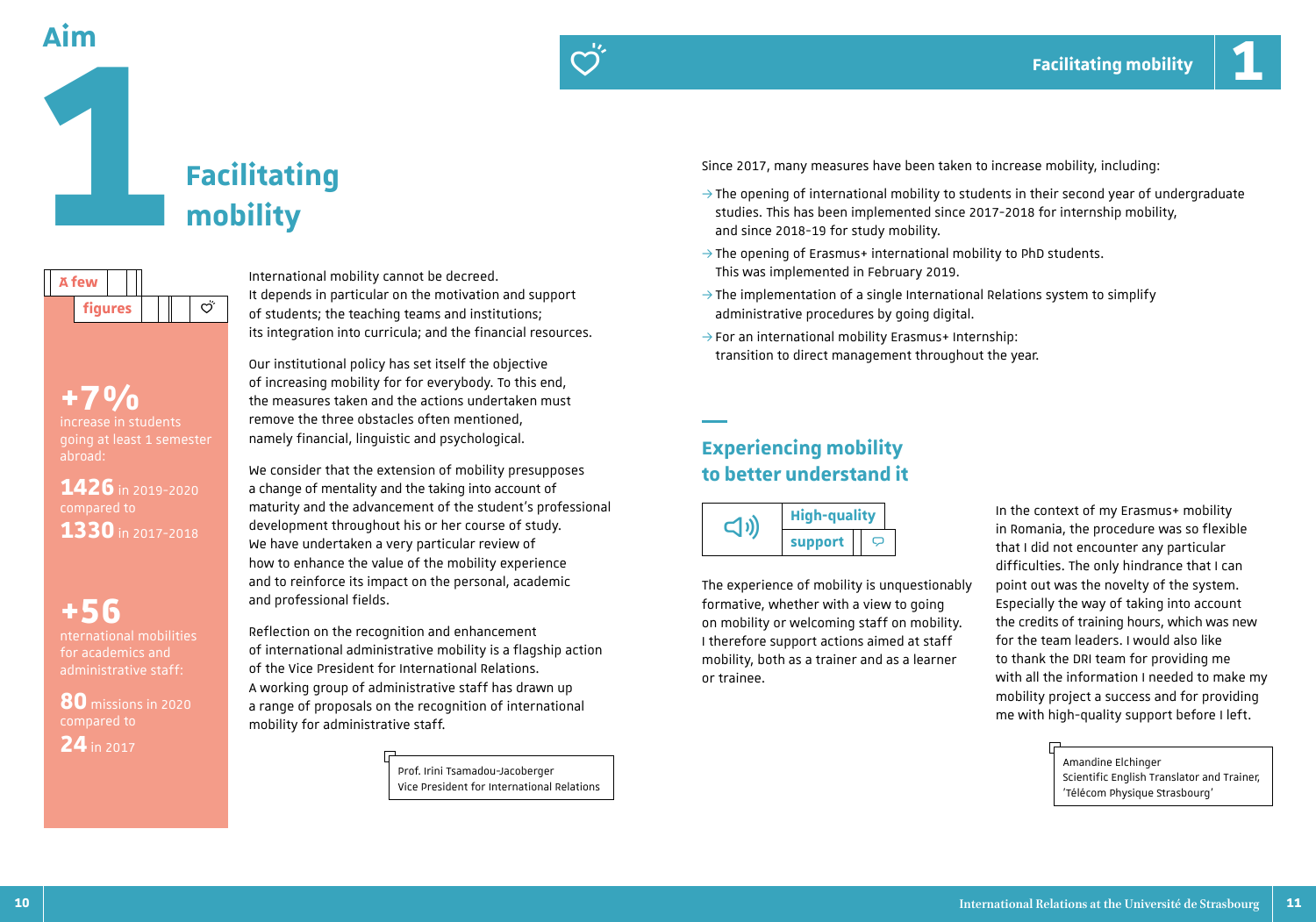



By nature, research is international and knows no boundaries. As Director of 'Direction de la Recherche et de la Valorisation' (DiReV), internationalising activities is part of my DNA. This is why I encourage all staff members to participate in Staff Weeks or to investigate the services of our partner universities within the Erasmus+ programme of the European Union. I also regularly

The internationalisation welcome international colleagues<br>
to the DiReV. In in the Autumn of 2019, of my activities **of the State of the Construction of the Constraint of Edge** and Street and Directorate and Directorate **is part of my DNA**  $\boxed{\heartsuit}$  of Services, we visited four universities **of the contacts** in Quebec in order to strengthen our strategic partnerships. An example of internationalisation is my personal integration into the Scientific Steering Committee of the Institute of Pharmacology at the 'Université de Sherbrooke'.

> Évelyne Klotz, Director, 'Direction de la Recherche et de la Valorisation' (DiReV)



*Delegation from the 'Université de Strasbourg' at the 'Université du Québec à Montréal' (UQAM) in October 2019, on the initiative of the Vice President for International Relations.* 



In May 2019, I had the chance to participate in a Staff Training Week at the 'Universidad de Granada' in Spain: a week of training, meetings and exchanges of good practices on the reception and support of foreign researchers.

Convincing my department (DiReV) was not difficult, as it favours this type of experience, and I also had the opportunity to go abroad during my studies. I was therefore convinced that training abroad could bring me a lot of benefits.

The International Relations Department helped me with the administrative procedures for this project and a few signatures later, I was easily able to benefit from an Erasmus+ package covering all the expenses related to this trip (transport, accommodation, food etc.).

The outcome of this Staff Training Week has been very positive. Beyond the very pleasant destination, the content of the training courses was given in English. So this oneweek immersion allowed me to strengthen my language skills. It was also an opportunity to exchange and create contacts with counterparts from neighbouring countries and to come back with new ideas regarding my missions within the Euraxess service centre.

### Lauriane Masson

Support officer for foreign researchers, 'Direction de la Recherche et de la Valorisation' (DiReV)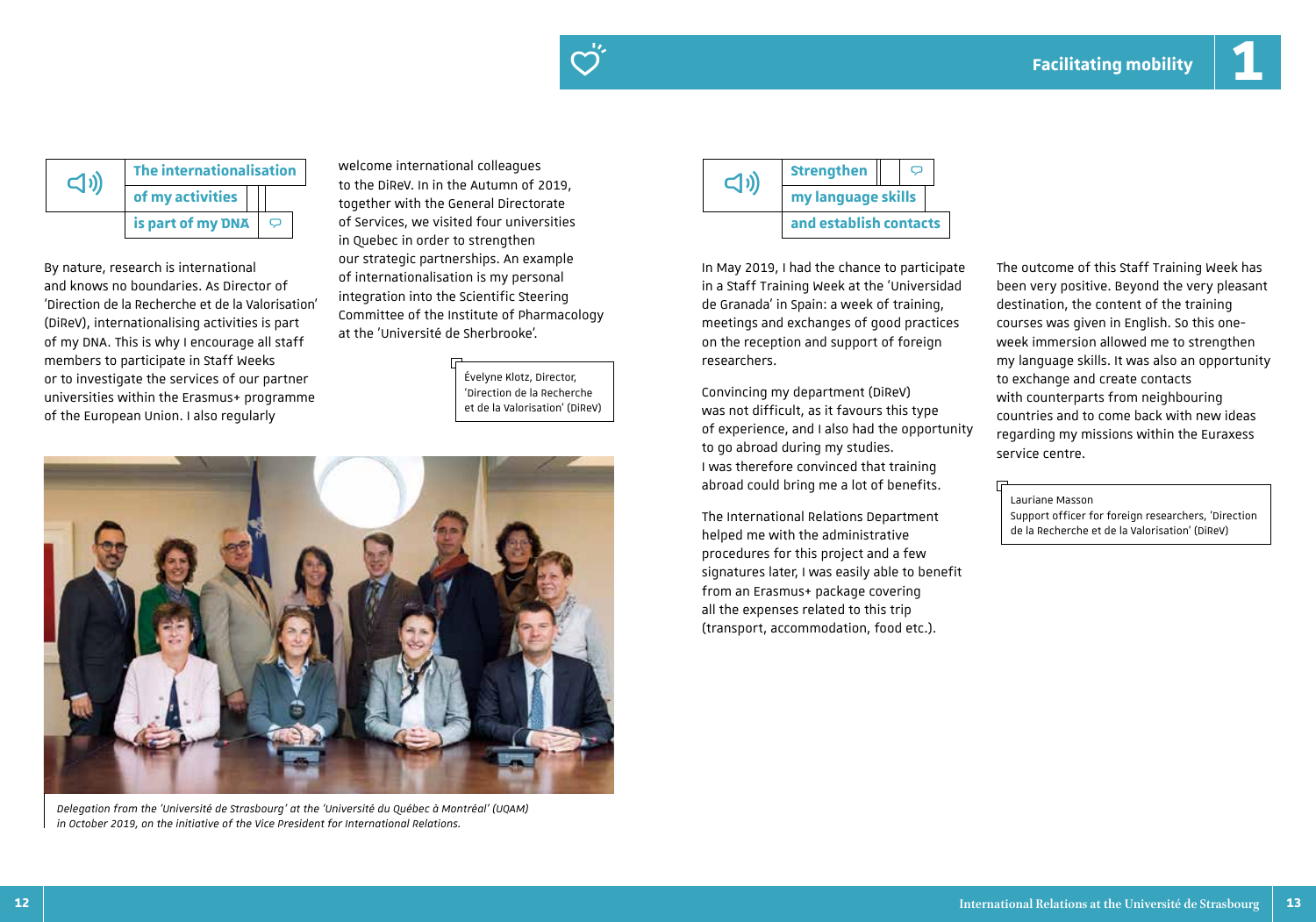# **Welcoming aim**<br> **and supporting and supporting international students**

### **Extending internationalisation**

### **to new audiences**

In order to contribute to the development of mobility in Europe and around the world, we have extended the Erasmus+ mobility programme to second year bachelors' programmes or equivalent and doctoral programmes. We have also strengthened the incoming and outgoing mobility of the academic community thanks to support schemes set up by the International Relations Department and financed by IdEx (initiative d'excellence).

| <b>A</b> few |  |                |  |   |  |
|--------------|--|----------------|--|---|--|
|              |  | <b>figures</b> |  | ⌒ |  |

### A rapidly evolving short-term programme activity:

**458 international students**  came to Strasbourg to participate in one of the **17** short programmes organised by the International Relations Department and the UFR/faculties/ schools/institutes in 2019.

### **to new types of programmes**

È

We have implemented a model of short term programmes, often in English, giving ECTS credits. These programmes are tailor-made to meet the requests and needs of our partners. Various themes and fields are proposed:  $\rightarrow$  Arts, literature, languages

- $\rightarrow$  Law, economics and management,
- political and social sciences  $\rightarrow$  Social sciences and humanities
- $\rightarrow$  Sciences and technologies  $\rightarrow$ Health

### **to new languages**

The 'Université de Strasbourg' promotes multilingualism through a wide range of disciplinary courses in foreign languages: English, German, Italian, Spanish, Portuguese, Greek, Arabic, Russian, Turkish, Japanese, Chinese, etc.

**123 training courses open for international partnerships (double or multiple degrees in one or more countries)**

In order to strengthen its international attractiveness, the 'Université de Strasbourg' is a long-term partner of Erasmus Mundus Masters Courses. Until 2019, it participated in three Erasmus Mundus Masters Courses; in 2020 the university is partner in two courses:

 $\rightarrow$  Master Erasmus Mundus CLE

(European Literary Cultures) 'Université de Strasbourg / Faculté des Lettres' (coordination: 'Università di Bologna') / 2014-2024

 $\rightarrow$  Master Erasmus Mundus Euroculture

'Society, Politics and Culture in a Global Context' 'Université de Strasbourg / Faculté des langues' (coordination: 'Rijksuniversiteit Groningen') / 2011-2021

 $\rightarrow$  [completed] Master Erasmus Mundus MIM

'Crossing the Mediterranean, towards investment and integration'

'Université de Strasbourg' / Faculty of Social Sciences (coordination: 'Università Ca' Foscari Venezia') / 2014-2019

Moreover, the 'Université de Strasbourg' aims to bring together its various partners on themes of excellence to work not bilaterally but in a network.

### **Training with**

**international partnerships**

### **Arts, Literature and Languages**

**1** Bachelor **26** Masters

### **Law, Economics and Management, Political and Social Sciences**

**7** Bachelors 25<sub>Masters</sub>

### **Sciences and Technologies**

**5** University Diplomas in Technology (DUT)

**3** Professional Degrees

**4** Bachelors **18**Masters

**9**Engineering Degrees

### **Social Sciences and Humanities**

**5** Bachelors **19**Masters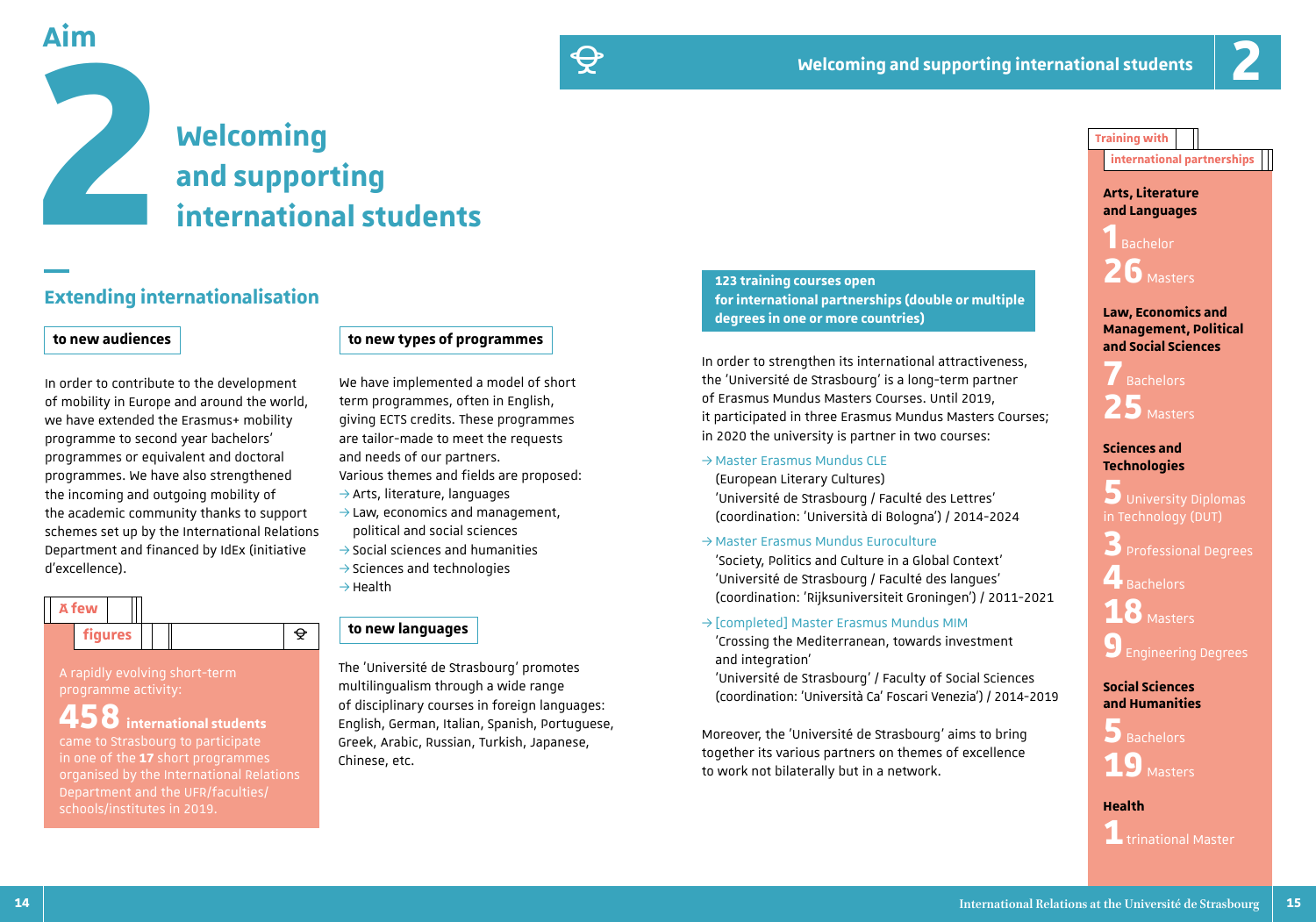# È

### **The 'Bienvenue en France' label**

In December 2018, the 'Université de Strasbourg' made a commitment to obtaining the '*Bienvenue en France*' label, with strong political support from the Vice President for International Relations and operational implementation by the International Relations Department. This strategy has made it possible to analyse the reception conditions and services throughout the university, to highlight good practices and to identify obstacles and areas for improvement. Obtaining the '*Bienvenue en France*' label with three stars (the highest level) in July 2019 confirms the quality of the institution's international welcome services.

From June 2019 on, funding throughout various calls for projects has made it possible to work on concrete projects: a feasibility study for the implementation of a reception services platform; the creation of a specific document for international students; a buddy programme for all international students; the census of courses offered in foreign languages and the updating of the course catalogue; and the provision of courses in French as a foreign language.

> Rachel Blessig Director of International Relations and Partnerships



The '*Bienvenue en France*' label allows us to:  $\rightarrow$  improve the reception of international students by setting up a buddy programme.  $\rightarrow$  increase the offer of courses in French as a Foreign Language (FLE) to students outside the exchange programme and to refugee students.  $\rightarrow$  develop the International University House (MUI).

The '*Bienvenue en France*' label highlights and improves the reception services for students, but also for other audiences: teachers and researchers, doctoral students and administrative staff. Since January 2019, the DRI has implemented a programme involving more than 11 central services and numerous faculties and departments to ensure that each entity improves its practices.

### **The International University House (MUI)**

Opened in 2016, the International University House (MUI) is the emblematic building for the reception of international students. The strong support of the local authorities in this project shows the commitment of the territory to the international visibility of the 'Université de Strasbourg'.

The MUI brings together various central services that welcome the university's international public: the departments for 'Mobility' and '*Bienvenue en France*' attached to the 'Direction de la Recherche et de la Valorisation' (DiReV); the Euraxess Centre of the Research and Development Department; the EGTC Office of the trinational alliance 'EUCOR - The European Campus'; the International Students' Office of the 'service de la vie universitaire' (SVU) and the Unistra's migrant reception system.



*The International University House (MUI).*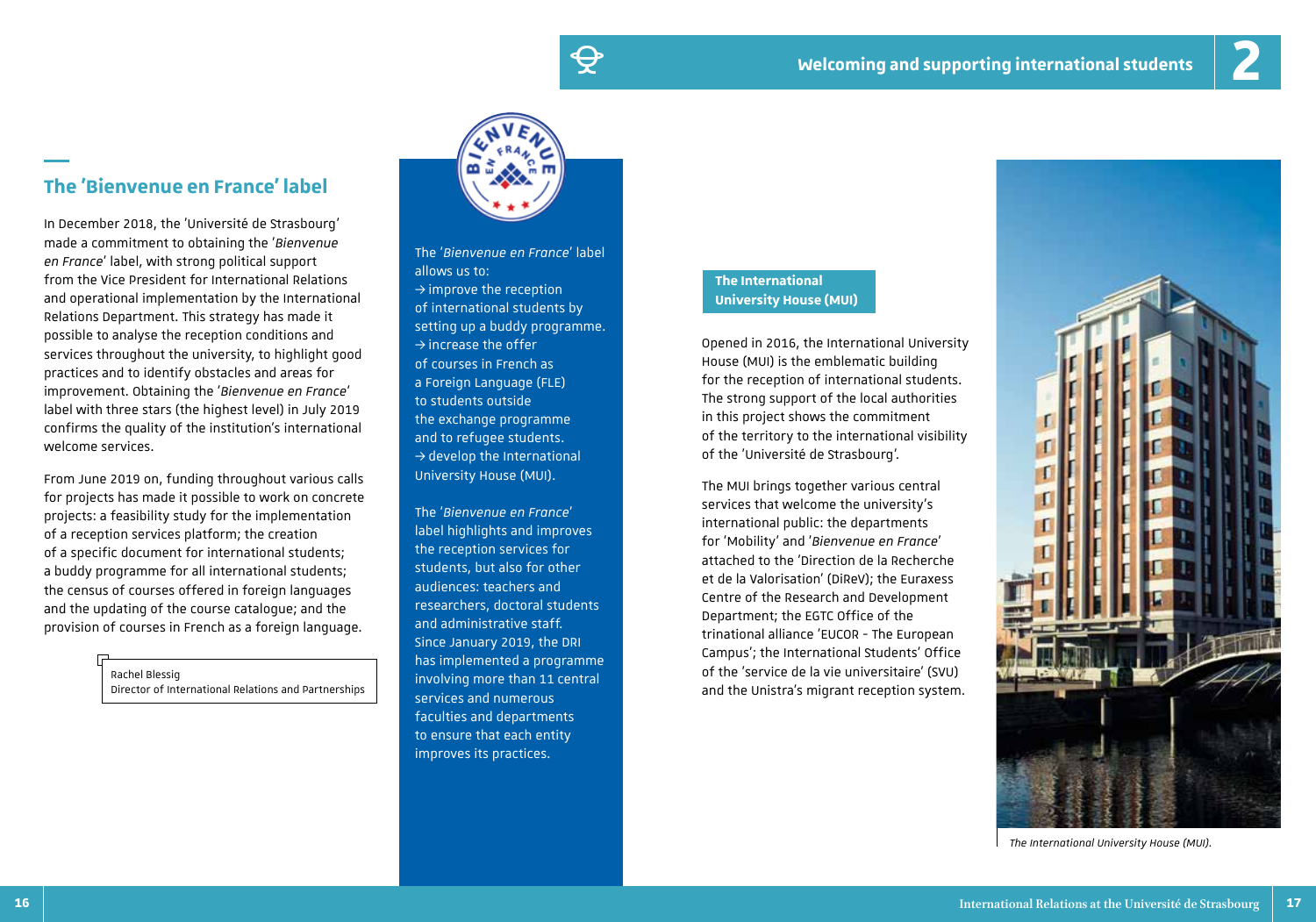**An integrated network of** 





# **Coordinating international training**<br> **international training**<br> **and research**

## The link between training **'**

and research seems to be obvious, but is rarely put forward by researchers and teacher-researchers in scientific collaborations and training in international partnerships when developing international actions and projects. **'**



Unistra was the first university to propose a partnership to the CNRS in order to support its tools for the internationalisation of research: the International Research Project (IRP, ex-LIA) and the International Research Network (IRN, ex-GDRI). A system financed by IdEx was set up at the end of 2018 to promote these actions within Unistraaffiliated laboratories, with an evaluation committee from the research commission. In 2020, 17 projects are being supported (12 LIA, 2 IRP, 3 IRN), and 4 projects are currently being evaluated (May 2020).

Historically, the main activity of Unistra's International Relations Department has consisted of supporting teacherresearchers in setting up training courses with international partners, in liaison with with other components via the network of International Relations Correspondents in Training (CoRIF). At the end of 2018, we also set up a network of International Relations Correspondents in Research (CoRIR), with representatives of all Unistraaffiliated research units. The objective is to link the CoRIF and CoRIR networks to make the synergy between training and research obvious and dynamic.

> Prof. Philippe Turek Deputy Vice President for International Relations



**6** International Research

**1** International Research

**4** International Research

**12** Associated International Laboratories

**In 2020:**

Networks

Projects, **2** of which are coordinated by Unistra

(LIAs),

**6** of which are coordinated by Unistra

**17**countries

These actions involve







Founded in 1966, the Group for Oriental, Slavic and Neo-Hellenic Studies (GEO, UR1340) is a multidisciplinary and interdisciplinary team. It is organised into nine specialties, bringing together specialists in Arabic, Hebrew, Persian, Turkish, Slavic, Modern Greek, Japanese, Chinese and Sanskrit studies. The GEO pursues a very dynamic policy of scientific cooperation on an international level, centred on excellence. One of its flagship partners is Japan.

As part of the IdEx programme (2013-2016) 'Platform for languages and theatre at the Université de Strasbourg', a long-term collaboration has been established with Waseda University, labelled Top Global University by the Japanese government (Mext), which has already resulted in three international symposia organised in Strasbourg and Tokyo. The GEO also intends to continue its drive to work closely with research teams with a similar configuration to its own, particularly in Europe, along the lines of what has been done with Brazil, with the Universities of Brasilia and the Universities of Brazilia and São Paulo.

> Prof. Sandra Schaal Correspondent for Research, UR1340, GEO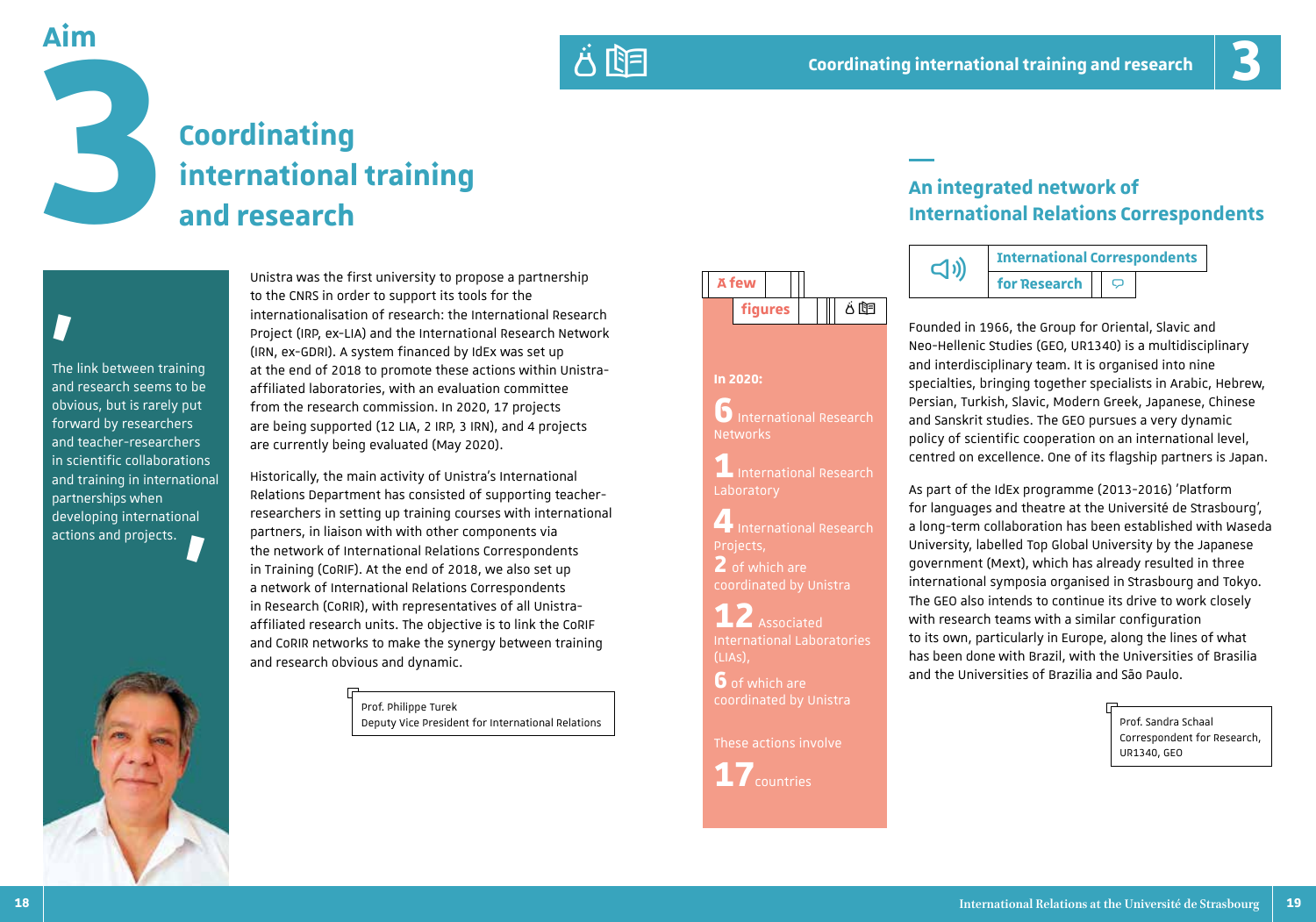

**International Correspondents for Research**  $\Box$ 

In November 2018, a delegation from the 'Université de Sherbrooke' (Canada) came to Strasbourg in order to strengthen the partnership between our two universities.

In this context, we welcomed a member of this delegation, Prof. Y. Dory, interested in the fields of medicinal chemistry, synthesis methodology and pharmacology. One year later, we invited the director of the 'Pharmacology Institute of Sherbrooke', Prof. E. Marsault.

As our laboratories have many common interests in research and training, the exchanges were rewarding. We hope to realise our intentions and initiate collaborative projects.



### **Interview with:**

- $\rightarrow$  François Doppler-Speranza (F.D-S.), Correspondent for 'Partnership' F3S, 'Faculté des Sciences du sport'
- $\rightarrow$  Pr Peggy Ducoulombier (P.D.), Vice Dean in charge of International Relations, 'Faculté de Droit, de Sciences politiques et de Gestion'
- $\rightarrow$  Luc Hebrard (L.H.), Deputy Director of International Relations, 'Faculté de Physique et Ingénierie'
- $\rightarrow$  Maïté Ludwig (M.L.), Head of the Department of Schooling and International Relations, IUT Robert Schuman
- $\rightarrow$  Elodie Thevenet (E.T.). Head of International Relations, EM Strasbourg Business School

### **role of the international Correspondent?**

**M.L. :** The international correspondent is a local contact that helps students in organising and preparing their international adventure. Therefore, I encourage them, and my teaching and administrative colleagues, to go abroad.

**F.D-S.:** This very rewarding work also consists of presenting the foundations of our public services in education and research, that our university defends and that are very well perceived, to our foreign partners.

**E.T.:** We ensure close contact with our students, teaching and administrative staff. That leads to an efficient top-down and bottom-up exchange of information about international relations.

**P.D.:** My role is to support teacher initiatives and student projects. This bottom-up approach is ensured by the following actions: welcoming foreign colleagues, supporting double degree projects, encouraging teacher and student mobility, developing new agreements and so on.

### **What are your main missions?**

**F.D-S.:** The daily work consists of directing and then evaluating the candidates' files, but also following and helping students who are already abroad in all academic and personal aspects. CORI's work in the Faculty of Sports also consists of monitoring the progress of students enrolled in the overseas training course in Athens, which contributes to Unistra's influence.

**L.H.:** CoRI's missions go far beyond this, as they are particularly involved in monitoring and implementing the agreements.

**E.T.:** My missions consist of deploying the international policy of the university and the School to different stakeholders, participating in the elaboration of an international strategy for my component in keeping with the global policy of the university, keeping a watch over international relations in general by getting involved in national, European and international networks of higher education.

### **What are the advantages of this function?**

**F.D-S.:** Listening and exchanging are the basis of CoRI's work in the Faculty of Sports: students are accustomed to taking on roles as group leaders or competing in sports competitions abroad, so they sometimes make suggestions, which CoRI can use to forge new links and encourage the most reluctant to move on and broaden their horizons.

### **How do you perceive your role following the impact of the health crisis in 2020?**

**P.D.:** The health crisis is forcing us to change our approach to International Relations. Solutions still need to be developed by pooling ideas and best practices. For example, by offering remotely accessible courses that can be integrated into students' courses even if they are not in Strasbourg, or by inviting foreign colleagues to videoconferences and seminars.

### Michaela Gulea, CNRS Research Director, 'Faculté de Pharmacie'

*First meeting of the CoRIRs in Strasbourg, October 2018.*

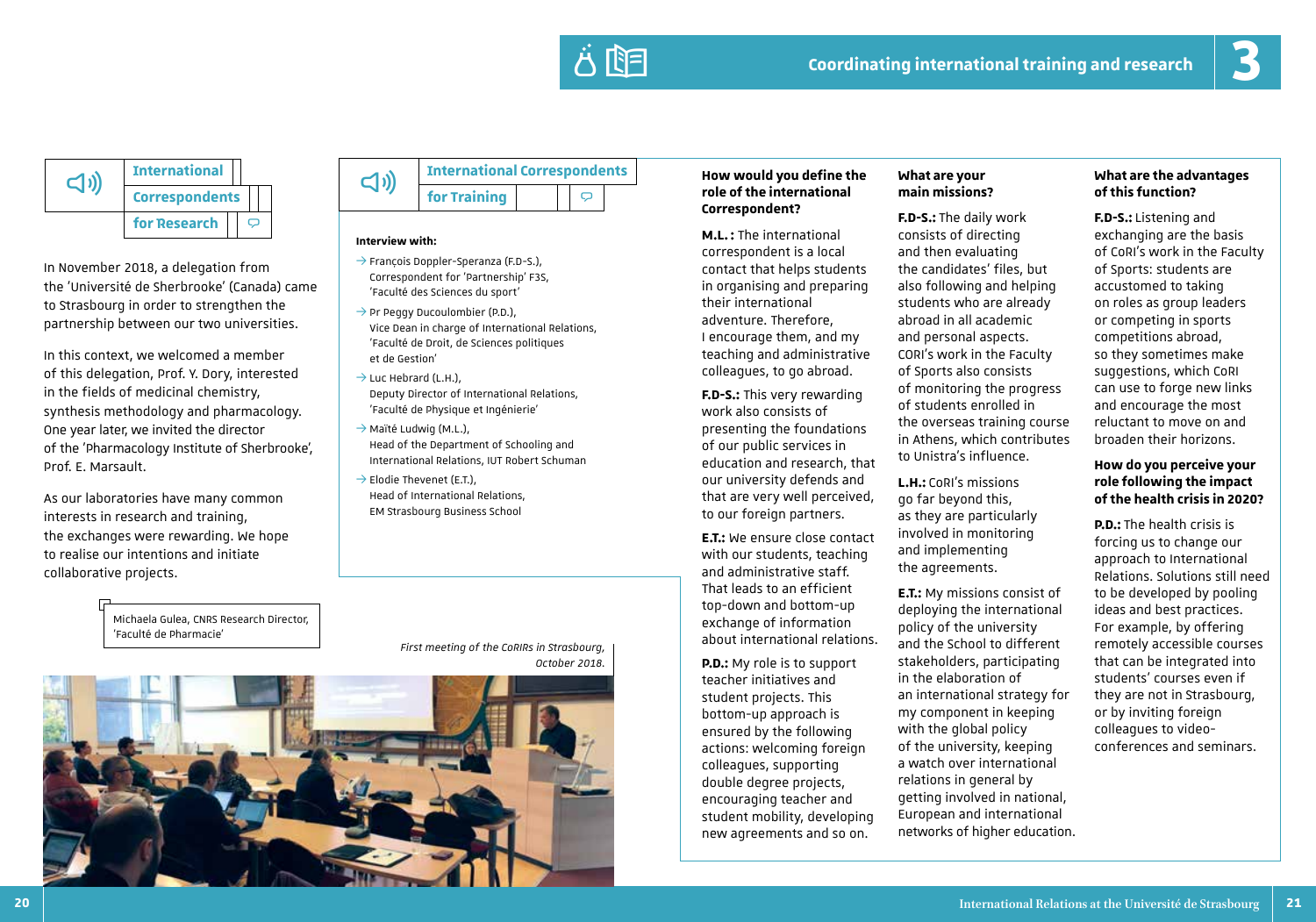

# **Promoting**

Aim<br> **our international cooperation**<br>
around the world<br>
—

### **Our privileged partners**

### **Strong historical partnerships**

### Germany Canada Japan Azerbaijan

United Kingdom

### **Partnerships to strengthen**

Australia United States China India South America Eastern and Central Europe Morocco

### **Partnerships to explore**

Brazil Mexico Russia West Africa South Korea



do

### **Promoting our international cooperation around the world**

# **4**

**32** countries in 2019-2020 compared to **31** in 2018-2019

**1217** Erasmus+ agreements in 2019-2020 compared to **1062** in 2018-2019

**488** Erasmus+ partner institutions in 2019-2020 compared to **435** in 2018-2019

### **Erasmus+ cooperation Bilateral cooperation outside Erasmus+**

**67** countries in 2019-2020 compared to **49** in 2017-2018

**380** agreements in 2019-2020 compared to **311** in 2017-2018

**340** partner institutions in 2019-2020 compared tot **289** in 2017-2018

### **Call for projects International mobility of Erasmus+ credits outside the EU** In 2016-2018: **€197,885**  for Azerbaijan and Ukraine In 2017-2019: **€152,927**  for Ukraine

 $\mathsf{A}$  few figures  $\|\cdot\|$  ೀ

In 2018-2020: **€355,480** 

for Azerbaijan, Serbia and Australia

In 2020-2023: **€486,560**  for Moldova and Israel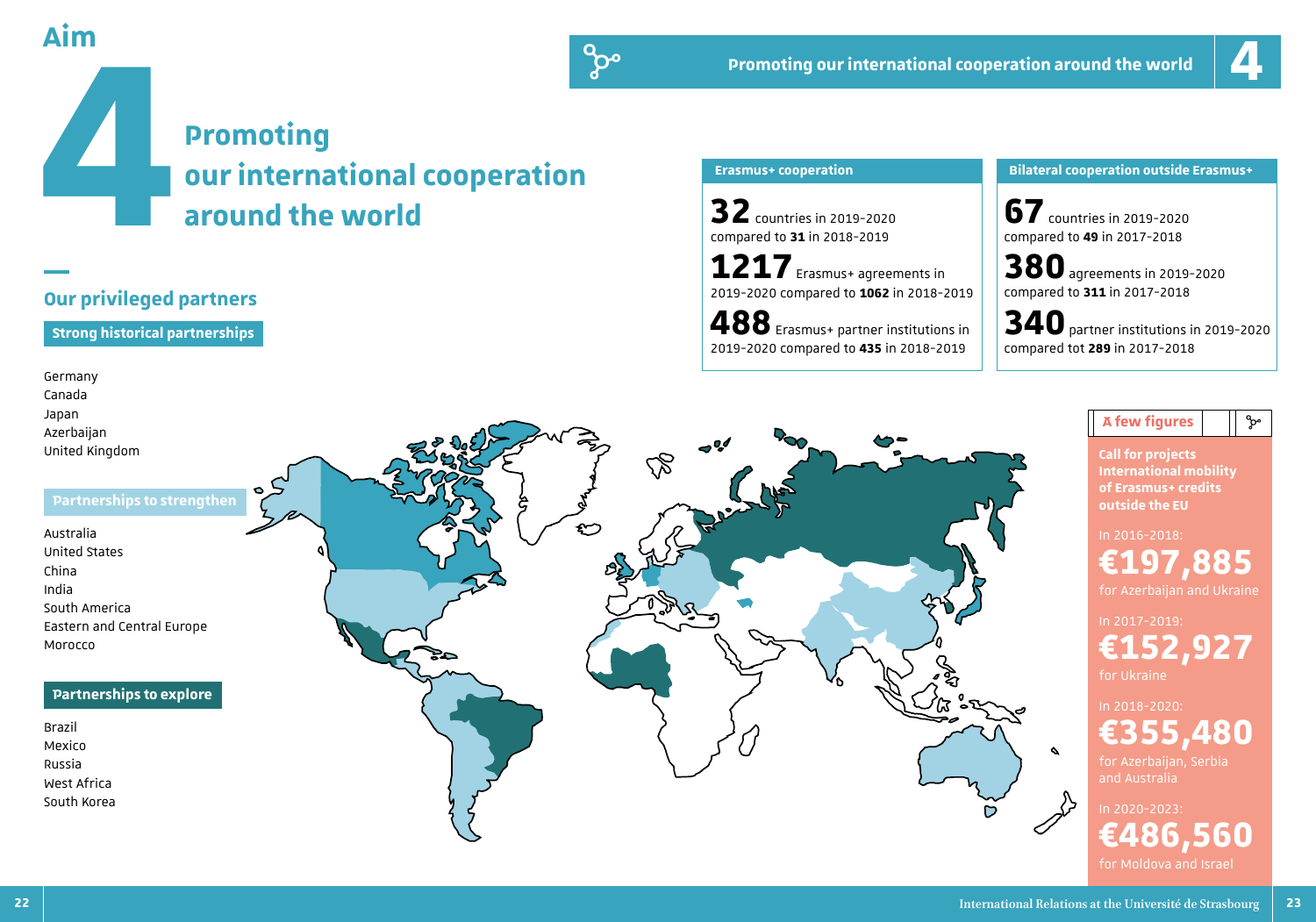



I went on my first lecture tour to Japan in 1985 and, for a variety of reasons, my relations with that country, that I have visited about 25 times, have only grown stronger over the years.

Very early on, I was able to meet some wonderful scientists, notably at Tohoku University and Tokyo University. Makoto Fujita, one of the most creative chemists (Wolf Prize 2018), came to visit us many times. He has also often invited me to give lectures, notably in Nagoya, Okazaki or, recently, in Tokyo and Sendai. Our laboratory has been fortunate to collaborate with him and other teams for several years, leading to a series of very well received publications.

Since 2016, I had a privileged link with Kanazawa University, where I gave numerous lectures and participated in scientific discussions aimed at helping Kanazawa researchers.

Today, my relationship with Japan is very positive: joint research with Japanese teams, comprehension of Japanese culture and traditions and lectures in Japanese universities (more than 80). The most important thing is probably the friendship that binds me today with many Japanese people.

> Prof. Jean-Pierre Sauvage Nobel Prize in Chemistry 2016, 'Laboratoire de Chimie organo-minérale'



100% of Télécom Physique Strasbourg's graduate engineers have international experience. Convinced of the tremendous opportunity that a long stay abroad represents, the School has considerably expanded its offer of double degrees and academic semesters: Israel, Brazil, USA, Canada, China, etc.

By preparing our students before their departure, we identify with them the specific skills that the mobility will bring them. In addition, for the past two years, we have been offering cultural immersion courses for foreign students on arrival in France.

With the arrival of the ITIs (Interdisciplinary Thematic Institutes) we can offer excellent training in English to our partners. This training is part of the 'Université de Strasbourg's provision, particularly in medical engineering. Today, having an international profile is clearly essential for attracting the best students at the end of the preparatory classes.

> Prof. Christophe Collet Director, 'Télécom Physique Strasbourg'



An important number of collaborations at the LECPCS have been carried out on a European level, sometimes within the framework of a long-term cooperation (ETH Zurich), a national ANR/PRCI project or a European programme.

Important collaborations with Asia, and especially with China, are being carried out with a large number of partner universities: Fudan University, Liaoning Normal University, Shenyang University of Chemical Technology, Tsinghua University or more recently Zhejiang University of Technology. A partnership with a Chinese company has also been started.

The areas of joint research are energy materials, environmental sciences, and more recently photochemotherapy.

These partnerships lead to a win-win situation by publishing excellent articles and having access to a pool of good candidates for Chinese CSC scholarships, sometimes it even leads to an international joint supervision of a doctoral thesis or the funding of a thesis by one of our partners.

> Prof. Laurent Ruhlmann, 'Institut de Chimie, Laboratoire d'Electrochimie et de Chimie-Physique du Cors Solide' (LECPCS)

| $\Box$ | <b>South Korea, Pakistan</b> |  |  |  |
|--------|------------------------------|--|--|--|
|        | <b>West Africa, Brazil</b>   |  |  |  |

Our research activity in the field of cardiovascular diseases and natural products is currently being carried out in cooperation with several international partners, notably with South Korea, Pakistan, West Africa and Brazil. The hosting of guest researchers, the training of young foreign PhD students as well as joint scientific conferences bring a real added value to our scientific activity, mixing cultures, creating networks and increasing our international visibility.

In 2018, we had the opportunity to initiate a new trinational Master's programme in the field of Biomedical Research in partnership with the Johannes-Gutenberg University of Mainz and the University of Luxembourg under the direction of Unistra.

It is an excellent training programme and scientific students, as well as European and international pharmacy and medical students, can benefit from this innovative, multidisciplinary and translational teaching. Studying at the three partner universities and doing an internship in an academic or industrial environment will be a strong, enriching and multicultural, international experience for the students.

> Prof. Valérie Schini 'Faculté de Pharmacie'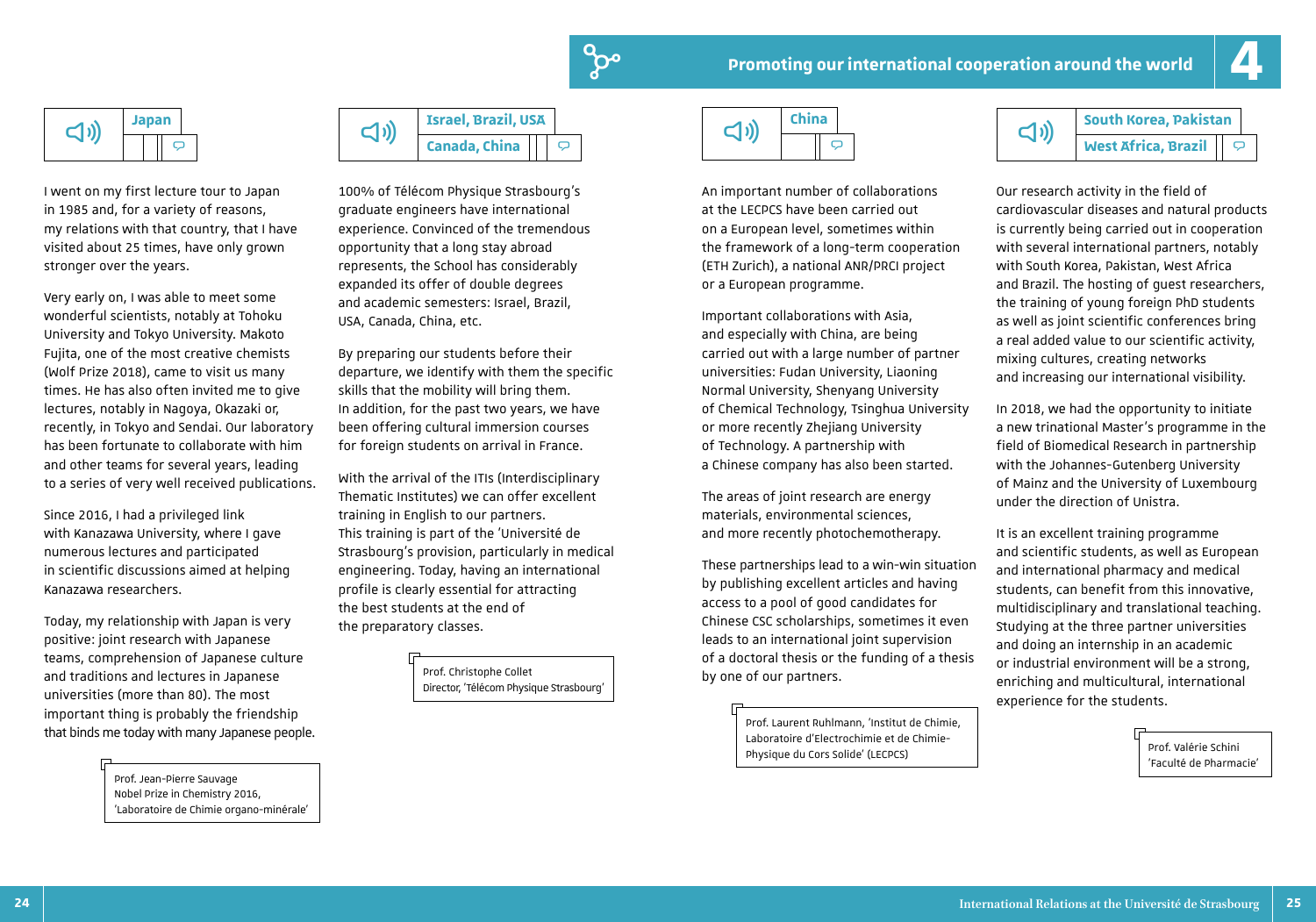

**Algeria, Canada, Ghana** ^ **Iran, Italy, Russia, Serbia**

International cooperation has always been important for the Faculty of Arts. Several long-standing and lasting partnerships (Tunisia, Hungary, Algeria, Iran, Azerbaijan, Ghana, Quebec, etc.) have forged this bond.

In recent years, exchanges have multiplied and diversified around two new issues: the Erasmus agreements on the one hand, in Bachelor of Arts courses, 1 student out of 8 is an Erasmus student; and the double degrees on the other hand.

The latter are large-scale projects, which are being developed thanks to the strong international influence of the 'Université de Strasbourg'. In particular, they promote French as a language of teaching and research. Among the cooperations in progress or under discussion are: Novi Sad, Dnipro, Ispahan, Ferrara, Algiers, Tioumen, among others.

> Jean-Paul Meyer Dean, 'Faculté des Lettres'

### **Our overseas training courses**

**Unistra's overseas programmes** 

**are a vehicle for** 

**Unistra's outreach around the world**

- $\rightarrow$  They contribute to the visibility and opening up of new areas, new partnerships, new audiences, new methodologies, experiments, resources.
- $\rightarrow$  They promote and enhance Unistra's know-how and expertise.
- $\rightarrow$  They enable the best students to pursue studies or research at Unistra.
- $\rightarrow$  They constitute an opportunity for Unistra students to study or do an internship abroad.

### **French-Azerbaijani University**

Created in 2016, the French-Azerbaijani University (UFAZ) welcomed 538 students in 2019-2020 and the first Bachelor class graduated in July 2020. The work carried out by the team of the 'Université de Strasbourg' has made it possible to structure and perpetuate this project through the creation of Master programmes which will open in September 2020 and the development of research activities. As a result, the UFAZ now offers a structured framework for collaboration with dedicated governance and diligent monitoring by the 'Université de Strasbourg' and the Azerbaijan Oil and Industry University (ASOIU).



*UFAZ steering committee meeting in Strasbourg, December 2018.*

UFAZ contributes to the promotion of a scientific and industrial France, within the framework of a system of excellence where the academic and industrial worlds work together to train young people and develop applied research, directly linked to the socio-economic realities of the country in which it takes place.

 $\lhd$ 

I greatly appreciated my four years bachelor experience at UFAZ. It offers many possibilities for the hard working student, including summer schools, international competitions, joining a research project or carrying out an internship in France. Students are actively supported by the administration and courses are provided by inspiring professors from the 'Université de Strasbourg'. Practical teaching benefits from state of the art physics and chemistry laboratories, and all students are provided with a laptop for computer science projects. This exceptional teaching environment got me accepted to pursue a Master's degree in Artificial Intelligence at the prestigious French École Polytechnique in Palaiseau. I would probably never have had this incredible opportunity if I had not done my Bachelor at UFAZ.

> **Irada Bunyatova**<br>**Irada Bunyatova**<br> **Irada Bunyatova** Student, BSc. Computer Science, Graduating in 2020

**Overseas training courses in figures**  $\vert \cdot \rangle$ 

**27** Unistra overseas training courses in 10 countries

# **993** students enrolled

in overseas training programmes in 2019- **10 countries**, compared to 602 in 2017-2018

Increase of **50%**<br>of students in just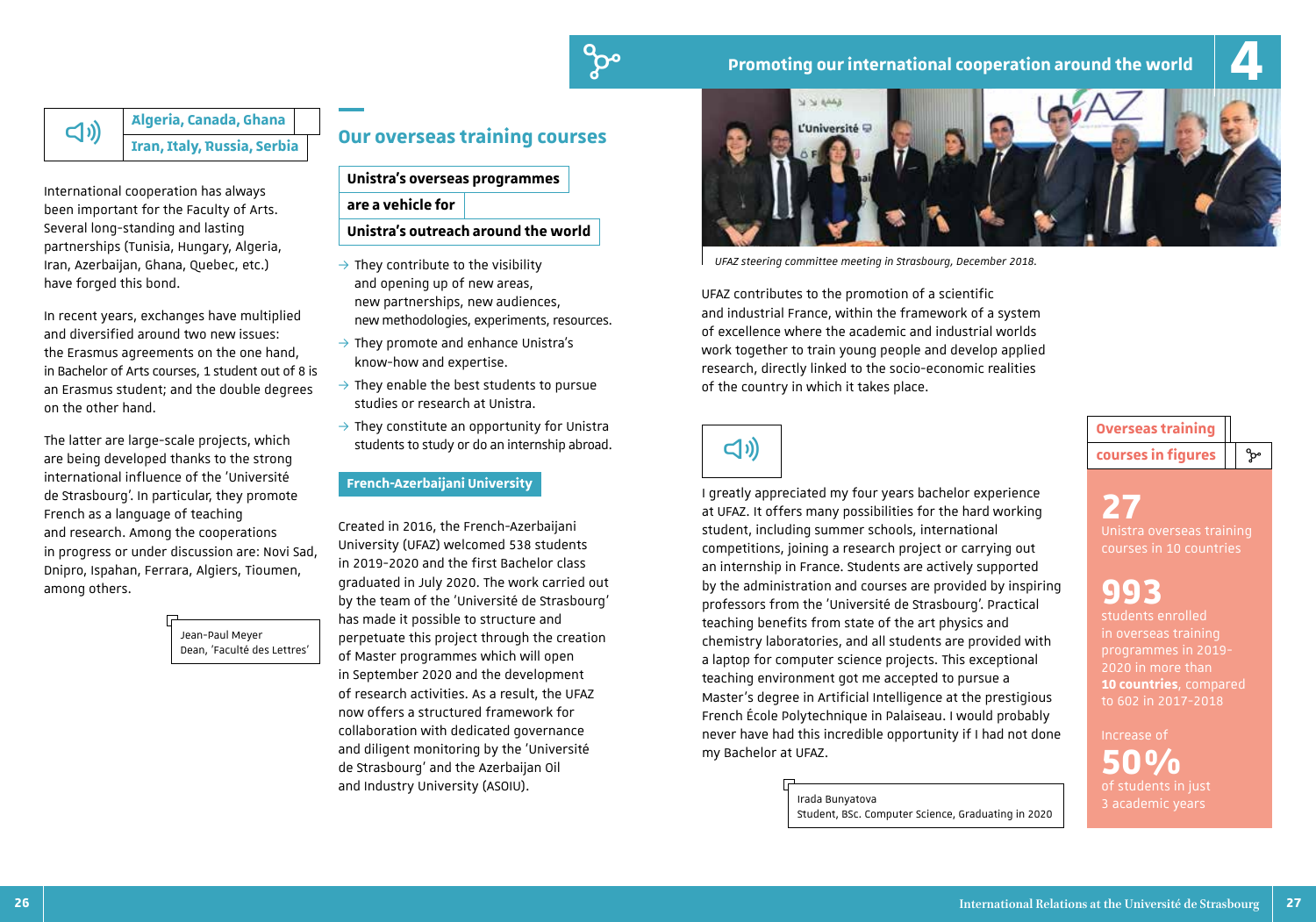### **Our emblematic international programmes**

The International Relations Department, a member of the 'Pôle unique d'ingénierie' (PUI), is responsible for international programmes related to training and strategic partnerships and capacity building, in particular the various Erasmus+ calls for projects.

A dedicated and specialised team (PUI-DRI) advises and supports project leaders during the preparation of the project and, for selected projects, ensures the monitoring of the project in all legal, financial and administrative aspects. **All and According to the United States and According to the Unistra – ECPM; 2016-2019** 

Since 2014, the PUI-DRI has supported 99 projects in the Erasmus+ programme. In 2020, the university has 8 Jean Monnet activities, 1 project from the Sports programme, 1 Knowledge Alliance, 1 European university (EPICUR), 1 capacitybuilding project, 8 strategic partnerships.

In addition, to ensure the continuity of its programmes, the financial support IdEx provided by the DRI enables long-term cooperation.



*Fourth Transnational Meeting of Cluster4Smart in Yecla, Spain - March 2019.*

### = **Unistra - 'Faculté des Langues / ITIRI'; 2017-2020**

The master's degree in cluster and territorial network management.

Professional training adapted to the very specific needs of the Smart Industry.

### **Medsol**

Due to the growing demand for energy in the southern Mediterranean region, governments and the energy industry are promoting the transition to renewable energies, including solar energy.

Higher education institutions (HEIs) in the region have therefore launched programmes to train staff in this field.

The Medsol project aims to strengthen the capacity of HEIs in Morocco and Egypt through the establishment of master's level programmes in solar energy and more generally to improve the quality of existing training programmes, teaching methods and laboratory equipment for practical research.

### **Cluster4Smart Jean-Monnet Centre of Excellence**

The creation of the first Franco-German cross-border Jean Monnet Centre of Excellence will bring together researchers from the 'Université de Strasbourg', the 'Hochschule Kehl' and specialists in Franco-German continuing education from the 'Euro-institute' in Kehl.

This centre should give visibility to the teaching on Europe of the partners in the cross-border area, promote dynamic research on cross-border areas and European integration and contribute to the debate on Europe on the Strasbourg site and in the Eurodistrict area.

Two activities for the general public are also planned each year: a geopolitics festival and a film festival on a border-related theme.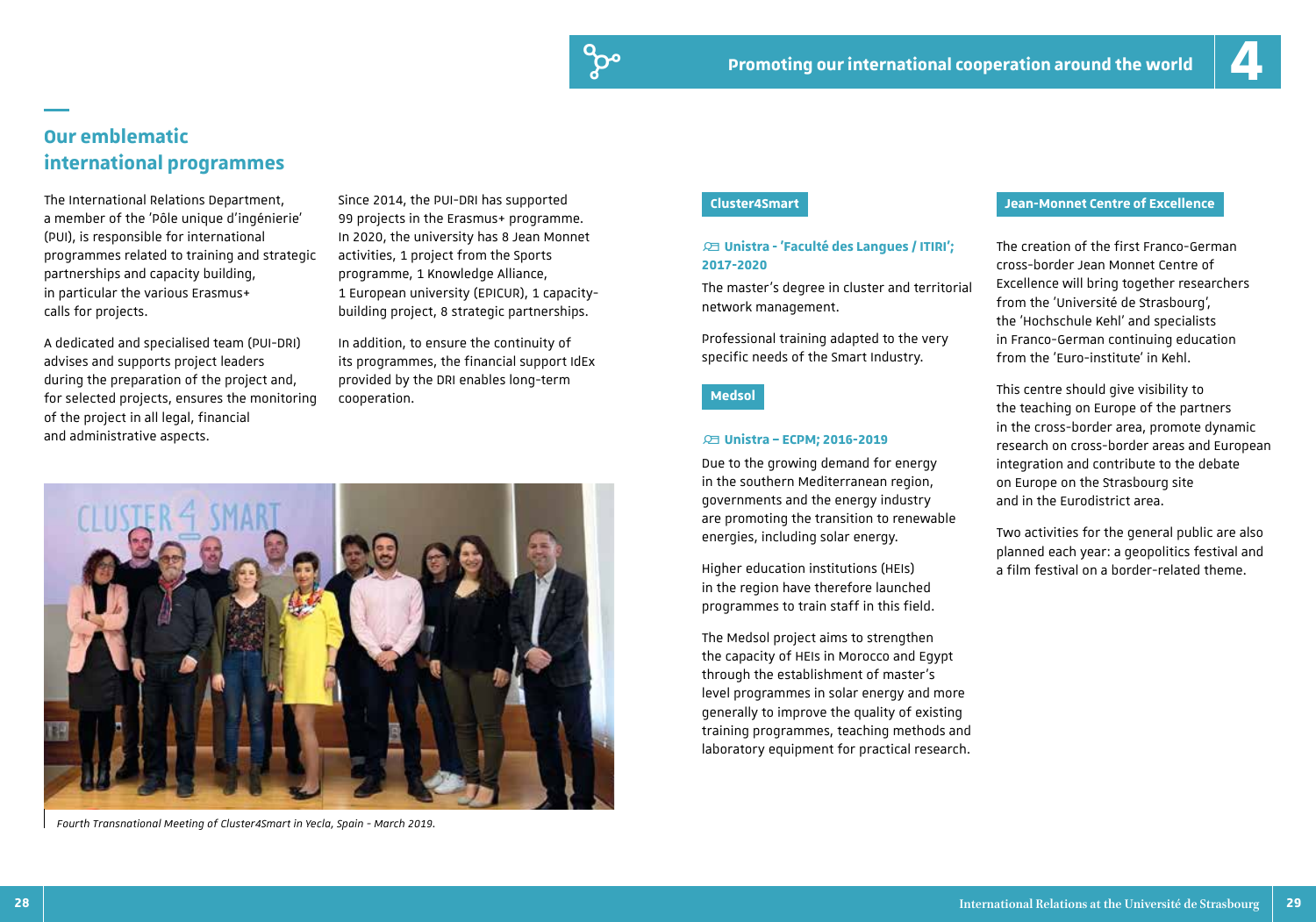

### **Our strategic alliances**

# **'**

EUCOR - The European Campus is a European Grouping of Territorial Cooperation (EGTC) created in 2016.

It is the result of the EUCOR network set up in 1989, which has become a pillar of cross-border cooperation by associating the universities of Basel, Freiburg, Mulhouse, Strasbourg and the Karlsruher Institut





2019 has been marked by a lot of news for EUCOR - The European Campus : the online publication of a training catalogue, the signing of the strategic plan 2019-2023, the launch of the Interreg project 'Knowledge Transfer für Technologie (KIT). The Upper Rhine (KTUR)', the new trinational doctoral  $\left\{\begin{array}{ccc} \end{array}\right.$ programme in quantum sciences QUSTEC, new academic and scientific cooperation within the framework of the  $3<sup>rd</sup>$  call for 'seed-money' projects, the joint declaration of the cities and universities of EUCOR - The European Campus, meetings of the Research, Education and International Relations policy groups.

> Joern Pütz Deputy Vice President for Franco-German Relations

Created in 2019, and winner of the Erasmus+ programme, the EPICUR strategic alliance (European Partnership for an Innovative Campus Unifying Regions) brings together 8 partners across Europe. It is led by the 'Université de Strasbourg'.



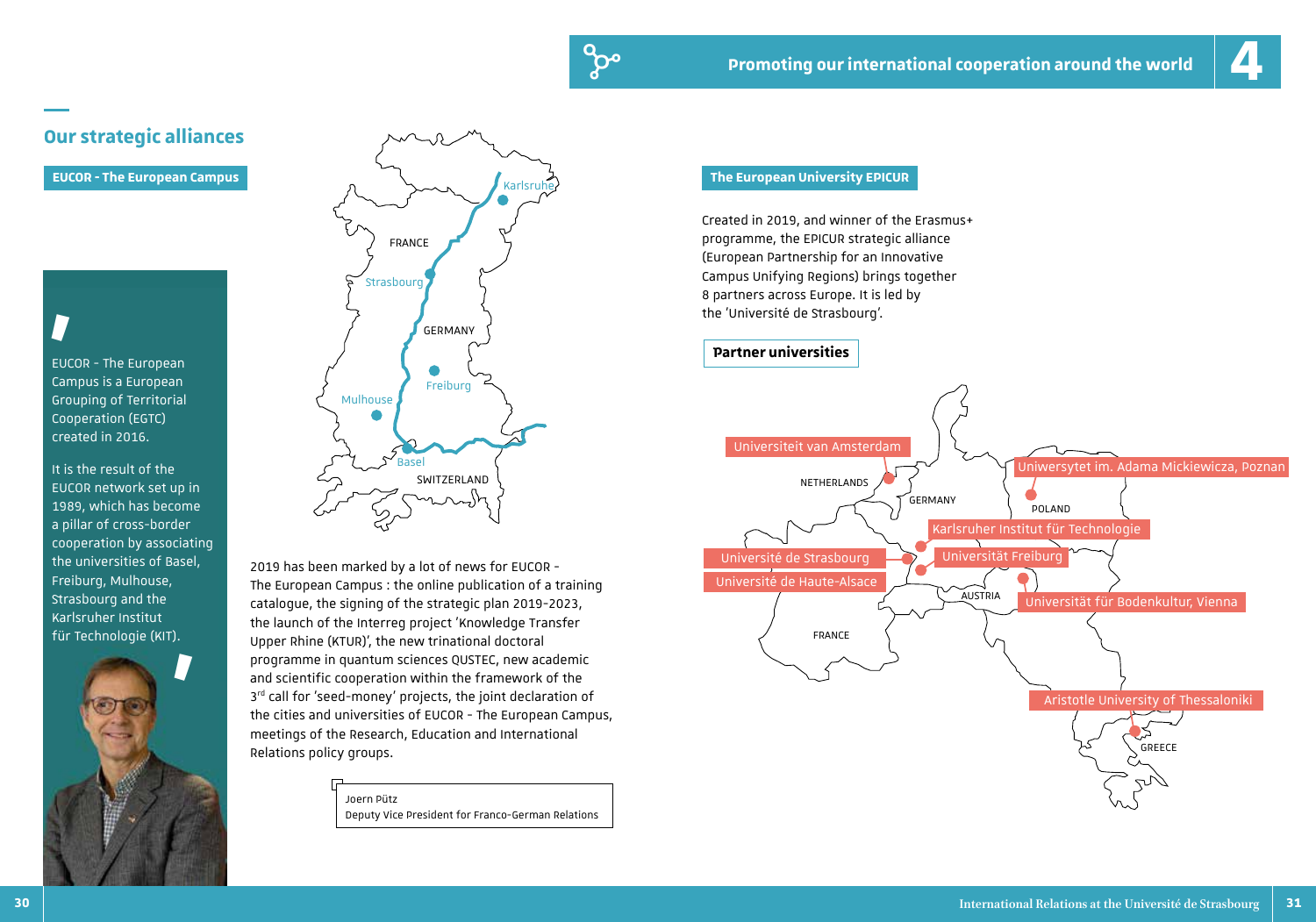### **Our international networks**

# Erasmus+

The Erasmus+ programme is a major tool for the 'Université de Strasbourg' in order to achieve the four strategic objectives of the university's International Relations policy. To this end, the International Relations Department orchestrates the Erasmus+ programme and all its actions for the university. Between 2014 and 2020, 99 projects within the framework of the Erasmus+ programme have been submitted, more than 30 of them have been successful and 19 calls for projects are currently being evaluated (July 2020).

### **Key Action 1: Mobility of individuals**

- $\rightarrow$  7 prize-winning Projects KA 103
- $\rightarrow$  4 KA 107 prize-winning Projects with 6 countries
- $\rightarrow$  4 Erasmus Mundus Joint Master Degrees

### **Key Action 2: Cooperation on innovation and exchange of good practice**

- $\rightarrow$  10 Strategic Partnerships
- $\rightarrow$  1 Knowledge Alliance
- $\rightarrow$  1 European University
- $\rightarrow$  2 Capacity Building projects

### **Jean Monnet Activities**

- $\rightarrow$  1 Centre of Excellence
- $\rightarrow$  3 Networks
- $\rightarrow$  2 Projects
- $\rightarrow$  4 Chairs

### **Action Sport**

 $\rightarrow$  1 prize-winning Project



The main task of the Franco-German University (UFA) is to develop Franco-German training and research.

In 2018-2019, 22 Unistra-UFA programmes with 318 student mobilities (211 outbound and 107 inbound) are implemented.

The Deputy Vice President for Franco-German Relations at Unistra is a member of the UFA Board of Directors.

# **UtrechtNetwork**

The 'Université de Strasbourg' is a member of the European network Utrecht, which has concluded student exchange agreements with the MAUI (United States), AEN (Australia) and REARI-RJ (Brazil) networks. Unistra is the European coordinator for the Utrecht network in the collaboration with the MAUI network.

### eurolife

The Eurolife network specialises in life sciences and brings together seven European universities dedicated to advancing life sciences research and education through partnerships.



The AC21 Academic Consortium was established in Japan as an international network of educational, research and industrial organisations from around the world. It brings together twenty-four of the world's leading educational and research institutions.



The League of European Research Universities (LERU) is an association of 23 particularly research-oriented European universities. The 'Université de Strasbourg' is one of its founding members. The aim of this network is to influence European research policies and to develop good practices through exchanges of experience between universities.



The European University Association (EUA) brings together European universities involved in teaching and research, national rectors' associations and other organisations active in higher education and research. It enables members to cooperate and keep abreast of the latest trends in higher education and research policies.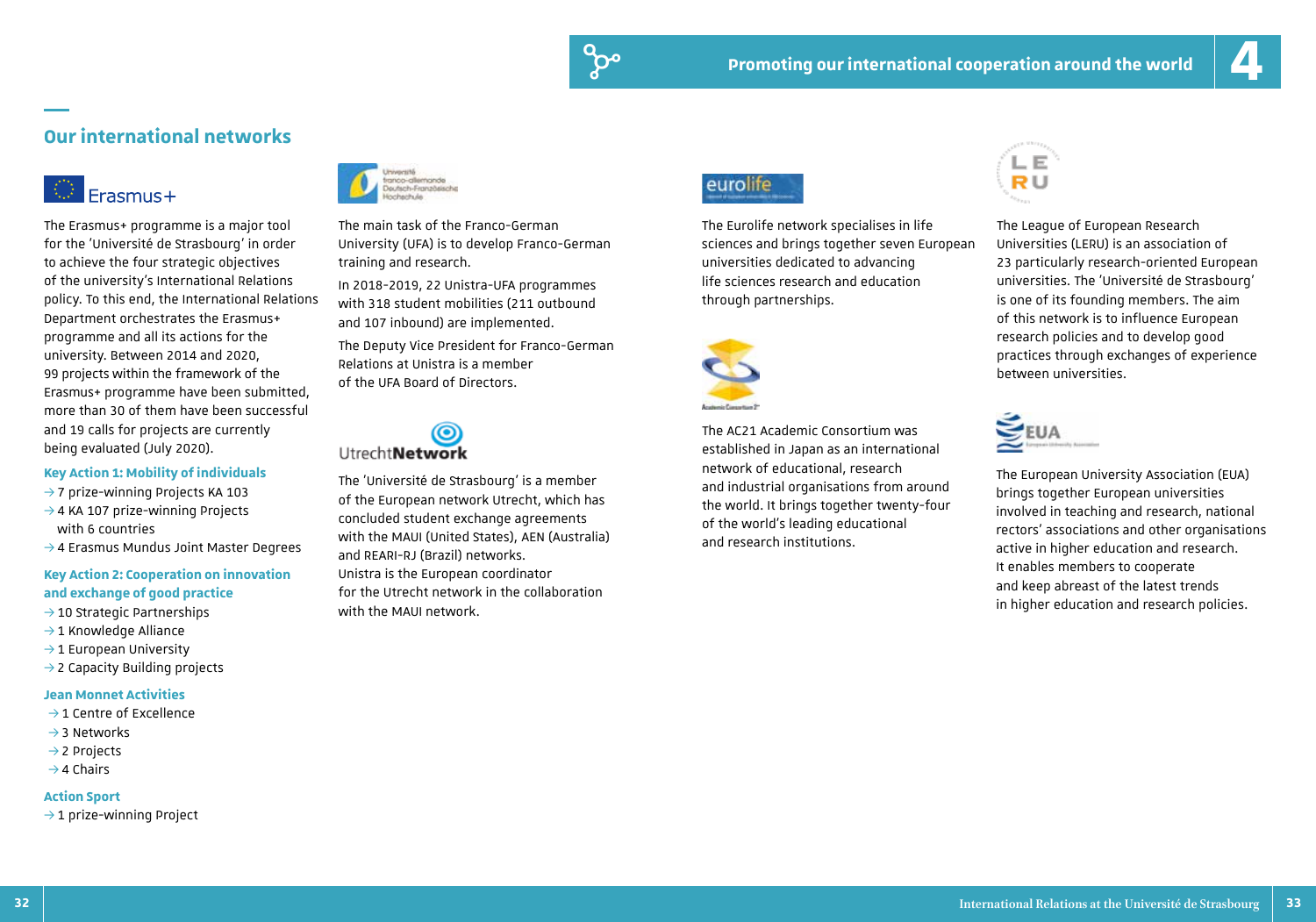

Unitwin - Unesco, the Complex Systems Digital Campus (CNSC), was approved in August 2013 by Unesco. In 2014, more than 100 higher education and research institutions, including the 'Université de Strasbourg', signed a letter of commitment to actively participate in the international CNSC, making this UniTwin one of the largest global networks spanning across more than 30 countries and 4 continents and bringing together more than 3 million students and 2000 researchers.



The Mediterranean Universities Union (Unimed) is an association of universities of the Mediterranean basin that has 127 associated universities. This network operates in a variety of scientific fields and aims to promote research and training in the Euro-Mediterranean region in order to contribute to the process of scientific, cultural, social and economic cooperation.



Campus France is a public organisation that promotes the French higher education and vocational training system abroad. It also awards the '*Bienvenue en France*' label, which recognises the quality of the reception services given to international students. The 'Université de Strasbourg' received the maximum of 3 stars. The 'Université de Strasbourg' is a member of the Forum Campus France, bringing together 370 higher education institutions, whose aim is to make recommendations for participating in the attractiveness policy of French higher education. It also participates in the 'Studies in France' platform, an online service operated by Campus France for international students applying for training in France, with 44 partner countries.



The 'Agence universitaire de la Francophonie' (AUF) brings together 990 universities, grandes écoles, university networks and scientific research centres in 118 countries using French. Created nearly 60 years ago, it is one of the largest associations of higher education and research institutions in the world.

The university is member of this network and participates in annual reviews and seminars. The AUF supports the 'Université de Strasbourg' in particular for welcoming migrants.



*Ceremony for the presentation of the '*Bienvenue en France*' label in July 2019, chaired by Frédérique Vidal, Minister of Higher Education, Research and Innovation.*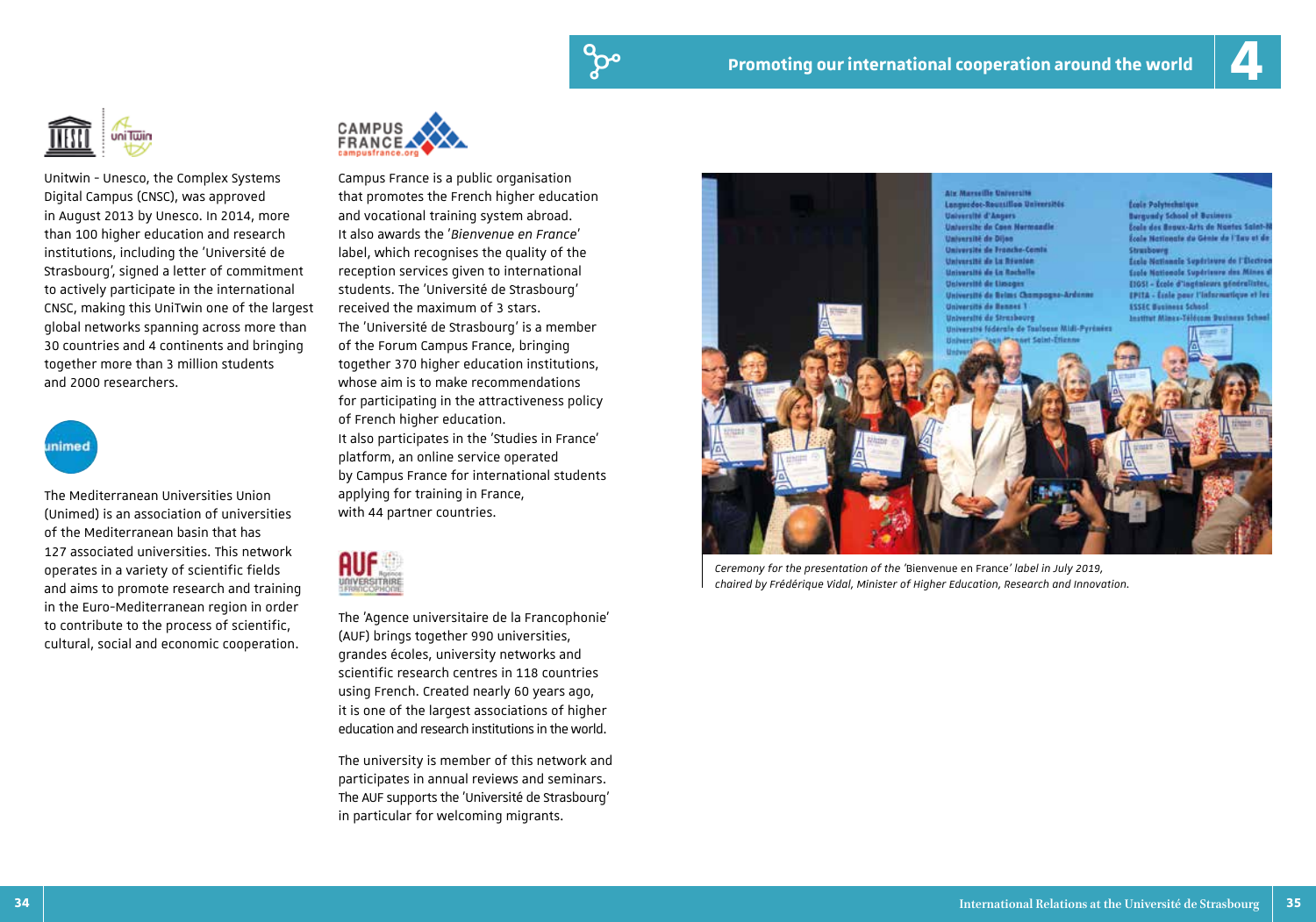**Aim**

# **Encouraging the transition from bilateral to network cooperation**

**Since 2018, four networks have been under construction:**

- $\rightarrow$  Unistra-India Network built around the Indian
- $\rightarrow$  The Unistra-Germany Network with the Universities of Hamburg, Leipzig, Düsseldorf, Bonn
- $\rightarrow$  The Unistra-Australia, Canada, Germany Quantum Science Network
- $\rightarrow$  The Unistra-Frenchspeaking partners expert network

**A programme to transform cooperation is currently**  $\triangleright$  $\Box$ 

**under construction, financed by IdEx**

The establishment of networked cooperations is a model of international cooperation that is indispensable if the 'Université de Strasbourg' wants to meet the challenges of today and tomorrow, linked to globalisation, such as strong competitiveness, sufficient resources and digital transformation. Building these networks with institutions that share the same values and a common vision in training and research makes it possible to strengthen our visibility and influence, overcome administrative barriers, and internationalise our training and research. We build thematic, disciplinary and interdisciplinary networks with world-renowned institutions to:  $\rightarrow$  enhance commonalities and complementarities with our international partners;

 $\rightarrow$  participate in the development of strong, disciplinary and interdisciplinary research and training on an international level.

We are also building a network with French-speaking and Francophile partner institutions, oriented towards Central and Eastern Europe, the Middle East, Africa, Latin America and Asia.

> Prof. Irini Tsamadou-Jacoberger Vice President for International Relations

### **Unistra - Germany Network**



Since the start of the 2018/2019 academic year, a strategic network with the following German partners has been set up:

- $\rightarrow$  'Universität der Hansestadt Hamburg'
- $\rightarrow$ 'Rheinische Friedrich-Wilhelms-Universität Bonn'
- 3'Heinrich-Heine-Universität Düsseldorf'

These three universities are winners of the German government's excellence strategy '2019' with thematic clusters and 'University of Excellence' status. In order to facilitate academic collaboration in research and teaching, 'Matchmaking Workshops' were organised with colleagues from Hamburg and Düsseldorf (art history, life sciences, psychology, physics, quantum sciences, linguistics, etc.). Other universities were similarly recognised such as the 'Europa-Universität Flensburg', the 'Universität Leipzig' and the 'Universität Gießen'. As a result of these actions, a first cycle of 17 Franco-German lectures in German and Romance Art History and Historical Sciences between the 'University of Düsseldorf' and the 'Université de Strasbourg' started on March 3, 2020 - 'Charlemagne and his reception in France and Germany'!

> Joern Pütz Deputy Vice President for Franco-German Relations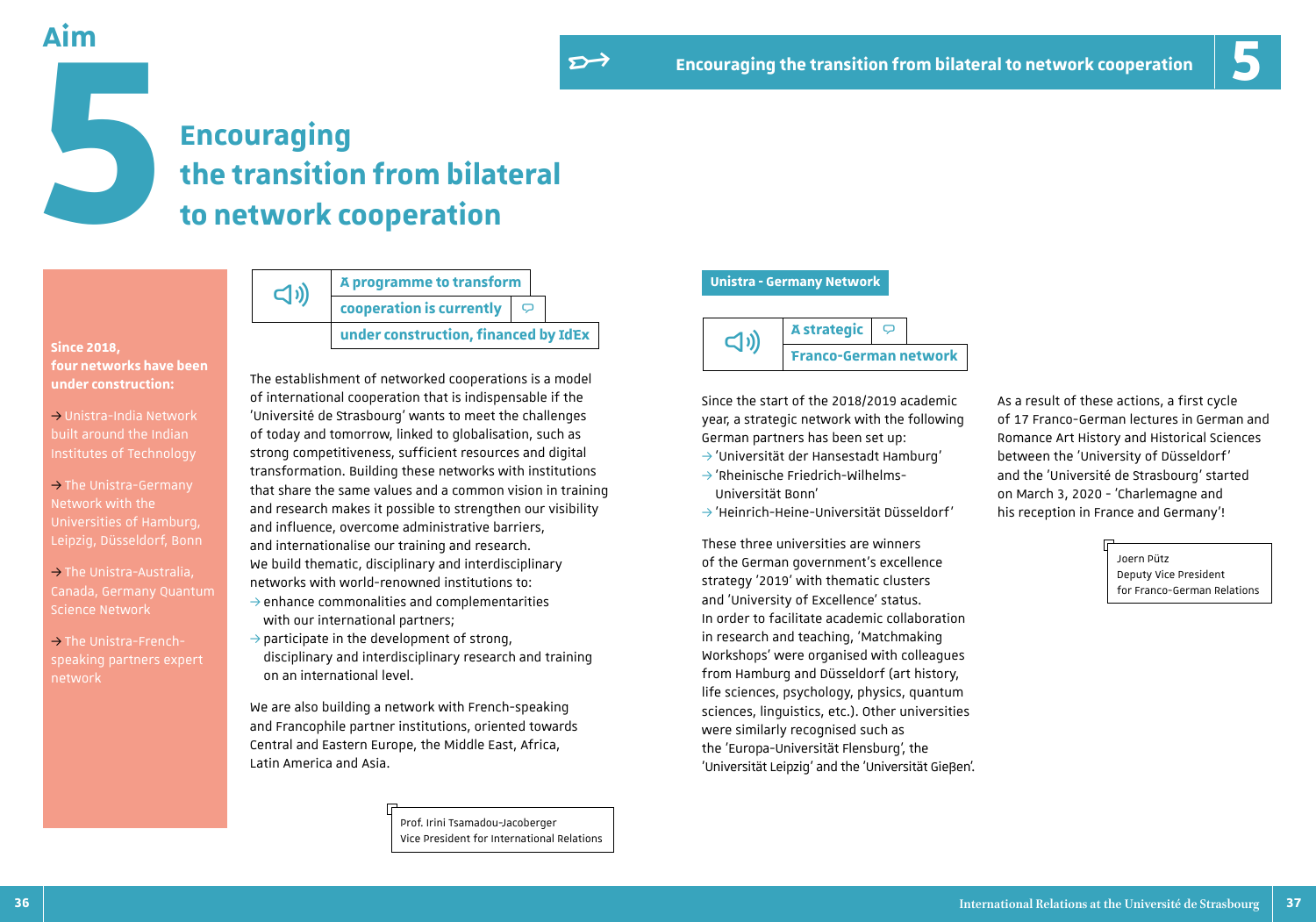



Since I arrived in Strasbourg in 2004, the 'Faculté des Sciences Historiques' has, under my direction, developed two Bachelor degrees (HISTRABA and TRISTRA-L) and two Master degrees (trinational bilingual Master's in Ancient Sciences and TRISTRA-M) and has established the Franco-German Doctoral College 'Crowd and Integration in Ancient Societies', a unique structure in France and Germany in the field of Ancient Sciences.

Since 2011, the 'Faculté des Sciences Historiques' therefore offers Franco-German courses at all levels, in various partnerships and conceptualisations. Since 2017, all Franco-German courses, for which I am responsible, are an integral part of the Franco-German university.

In terms of research, I have also led several Franco-German projects, among others, thanks to an ANR-DFG programme.

Since its foundation, I have worked for a rapprochement of the Sciences of Antiquity in the Upper Rhine Valley within the framework of the Collegium Beatus Rhenanus, of which I was president between 2012 and 2014.

> Prof. Eckard Wirbelauer Professor of Ancient History, 'Faculté des Sciences Historiques'



If you live on the banks of the Rhine, cross-border cooperation is a matter of course. In my case, it all started with the reception of biology students enrolled in the Franco-German programme. I then took advantage of the Procope (Campus France) exchange programme to start working with the 'Universität Leipzig' in 2016. A thesis funded by Unistra's IdEx in support of international activities (2016), then another in co-supervision (2018) supported by the Franco-German university (UFA), got this research work with Leipzig off the ground.

The results since 2017 have been more than positive, with very fruitful exchanges of students and researchers, the publication of five articles and an extended collaboration project at the 'Universität Leipzig' as part of a strategic partnership being prepared with Unistra. Franco-German programmes are a source of opportunities for research and teaching to be exploited (urgently needed in these times of budgetary scarcity)!

> Claude Sauter Research Director, IBMC

### **Unistra - India Network**

Interactions with NCBS and InSTEM research laboratories in Bangalore have allowed the development of complementary approaches to those used in the laboratory I lead at IGBMC. These interactions have involved multiple exchanges and visits of scientists as well as the organisation of meetings. This has resulted in joint publications and the training of young researchers.

In order to consolidate these interactions, we have benefited from several tools, such as the creation of a CNRS-Unistra Associated International Laboratory (LIA), two grants from the Franco-Indian Centre for the Promotion of Advanced Research Cefipra, a Gutenberg Chair for one of our partners and an Early Career Fellowship Award from the Wellcome Trust/DBT India Alliance.

> Angela Giangrande Research Director, IGBMC

*Signing of an agreement between Unistra and the Indian Institute of Technology Roorkee in Strasbourg in September 2019.*

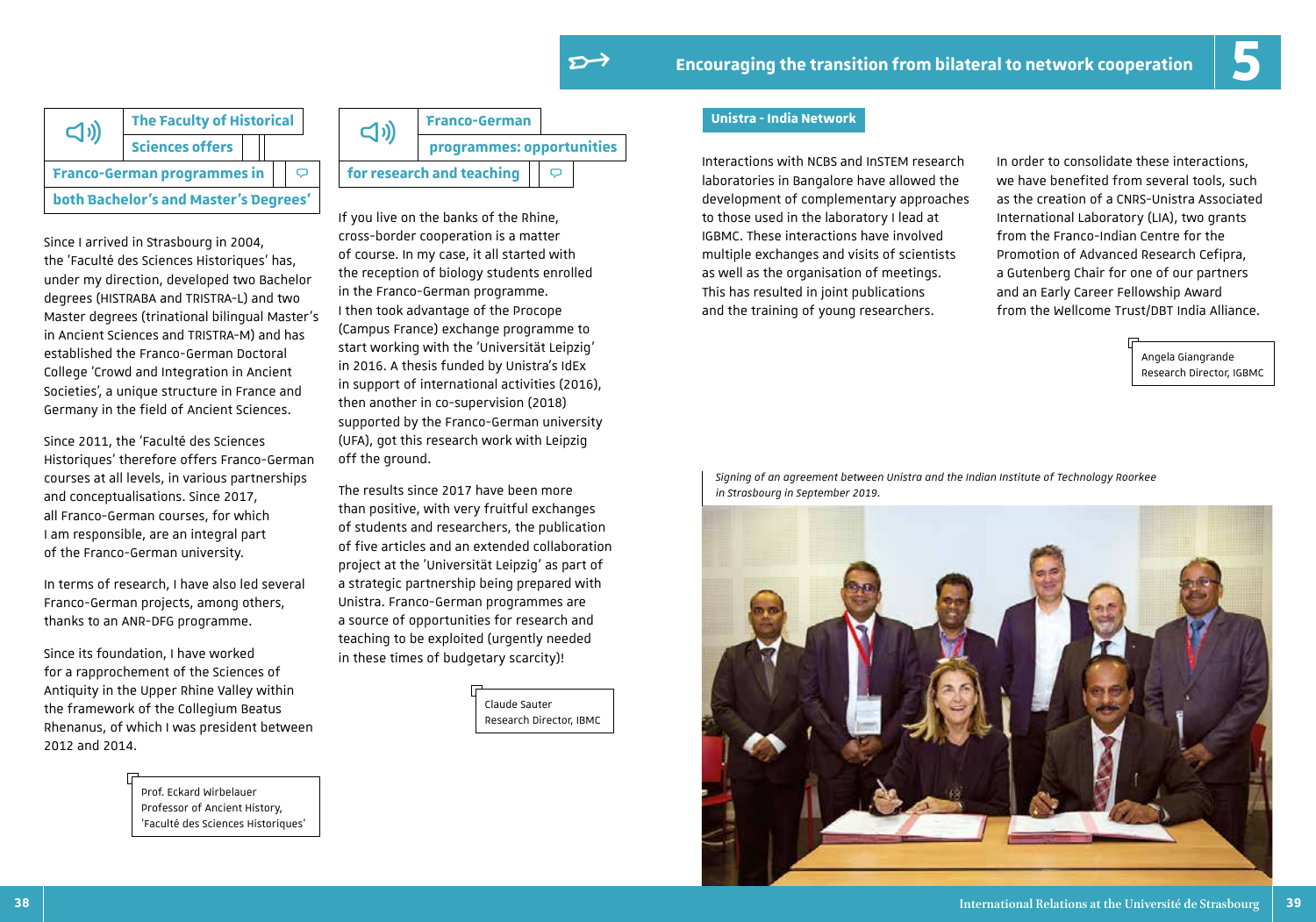### **Unistra - Australia - Canada – Germany Network Unistra network - 'Francophonie/Francophilie'**

We are currently in the midst of the second quantum revolution, a truly global effort to realise new quantum technologies that can benefit society as a whole. Accordingly, international cooperation is one of the highest priorities of the 'Université de Strasbourg's' quantum science efforts and of the International Graduate School on Quantum Science and Nanomaterials (QMat), which has welcomed dozens of bright young students from around the world since its establishment in 2018.

In 2019, QMat and the ''Université de Strasbourg' co-hosted the first Franco-German 'Quantum Future Academy' and launched a first-of-its-kind trinational doctoral programme: Quantum Science

and Technology at the European Campus with partners from 'Karlsruher Institut für Technologie', 'Univerität Freiburg', 'Universität Basel' and IBM Research Zurich.

We are now in the process of establishing an ambitious 'Quantum Excellence Network', bringing together 4 major centre in quantum technology from Germany, Canada, Australia and France with a common vision: to lead the way in innovative researchoriented training and to strengthen our position together as research leaders in this important new frontier.

### Prof. Shannon Whitlock 'Laboratoire de Matière quantique exotique'

This network will be composed of experts from international partner institutions sharing common values: 'francophilie' and 'francophonie', multilingualism in training and research, multidisciplinarity and interdisciplinarity, openness to society. The aim of the network is broad: exchange of good practices, organisation of joint conferences, joint education and research projects, etc. To define the participants of this network, 174 institutions located in the five continents were analyzed according to 77 pre-established criteria, defining a standard portrait of each institution. 51 were selected and contacted. 17 agreed to participate in a launch event to be held in November 2020 in Strasbourg.



### **Partner universities**

'Univerzita Karlova', Prague, Czech Republic 'Univerzita Palackého', Olomouc, Czech Republic 'Universitatea Babeș-Bolyai', Cluj-Napoca, Romania University St. Kliment Ohridski, Sofia, Bulgaria 'Universidade de São Paulo', Brazil 'Universidad de Cordoba', Argentina 'Université Cadi Ayyad', Marrakesh, Morocco Hebrew University, Jerusalem, Israel Bar-Ilan University, Ramat Gan, Israel

'Galatasaray Üniversitesi', Istanbul, Turkey Stellenbosch University, South Africa University of Ghana, Accra, Ghana Korea University, South Korea Seoul National University, Seoul, South Korea Ewha Womans University, Seoul, South Korea Sun Yat-sen University, Guangzhou, China Hong Kong Baptist University, China



*Presentation during the Strasbourg-Hamburg days in July 2019.*